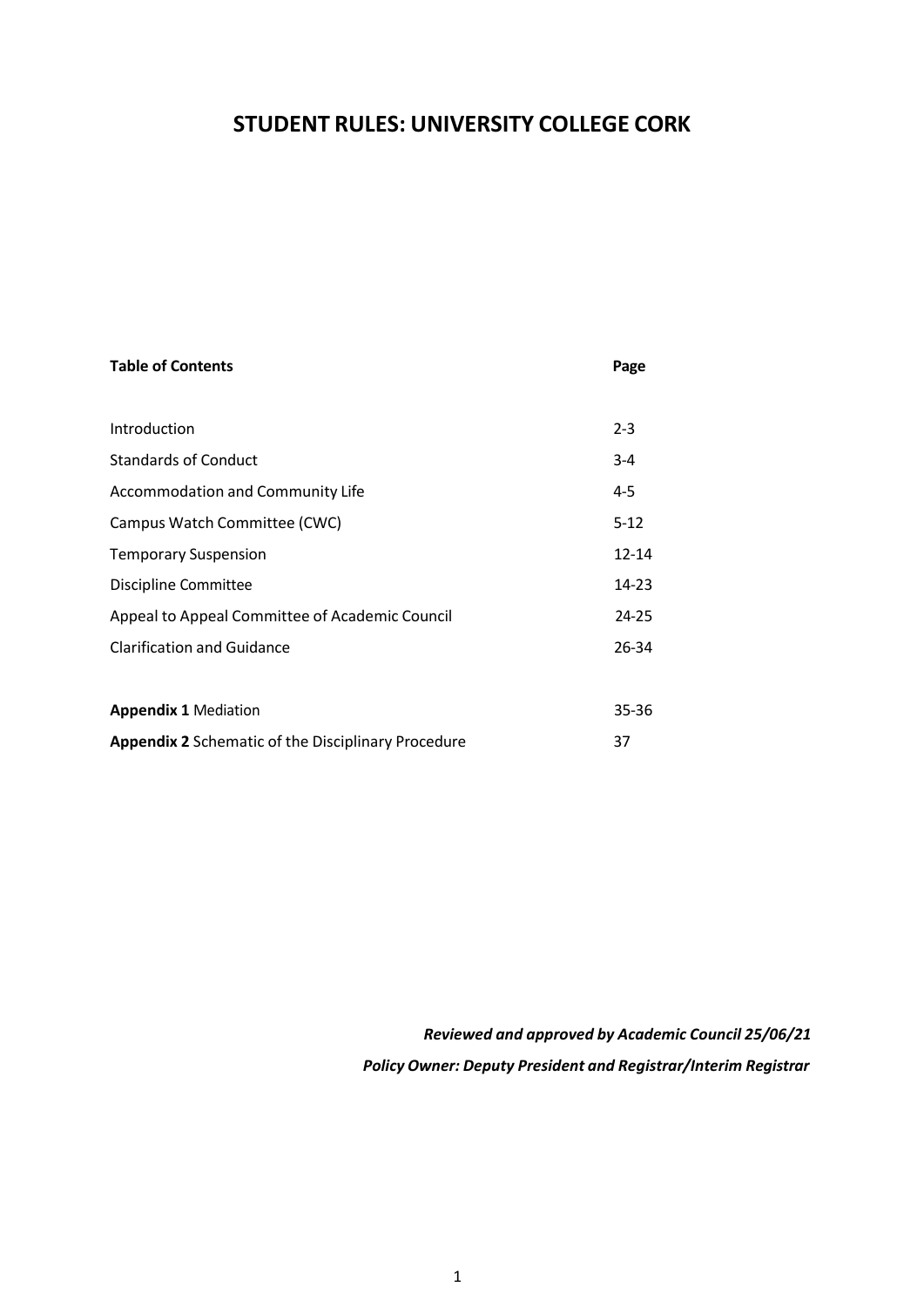## **STUDENT RULES: UNIVERSITY COLLEGE CORK**

### **A. INTRODUCTION**

- 1. University College Cork positively encourages its students to participate fully in university life and in an atmosphere that supports the attainment of academic achievement.
- 2. Consequently, the University requires all its members to conduct themselves as responsible members of its community. In particular, the University encourages members to embody the core values of creativity, respect, transparency, responsiveness, integrity, equality, diversity and scholarship which underpin all our activities and initiatives.
- 3. These Rules are infrequently invoked. However, it is important that you understand what is expected from you and also your rights and obligations should you be someone against whom a complaint is made (a "**Respondent**"), someone who makes or instigates a complaint on behalf of the University (a "**Complainant**") or a Witness.
- 4. The Office of Accommodation and Community Life (Office of the ACL), Campus Watch Committee, Discipline Committee and the Deputy President & Registrar administer the Student Rules under the delegated authority of the Academic Council.
- 5. The Rules describe the standards of conduct expected from our students. Complaints of alleged breaches of these Rules may be made by a student, a member of staff or any other person or body whether internal or external to the University.
- 6. If an individual is of the view that a student, or students, have breached any of the standards of conduct set out in these Rules they should complete the Student Rules Complaint Form and return same to the Office of Accommodation and Community Life either in paper or electronic format. Where an individual is unable to complete the Student Rules Complaint Form, they should contact the Accommodation & Community Life Officer directly for assistance.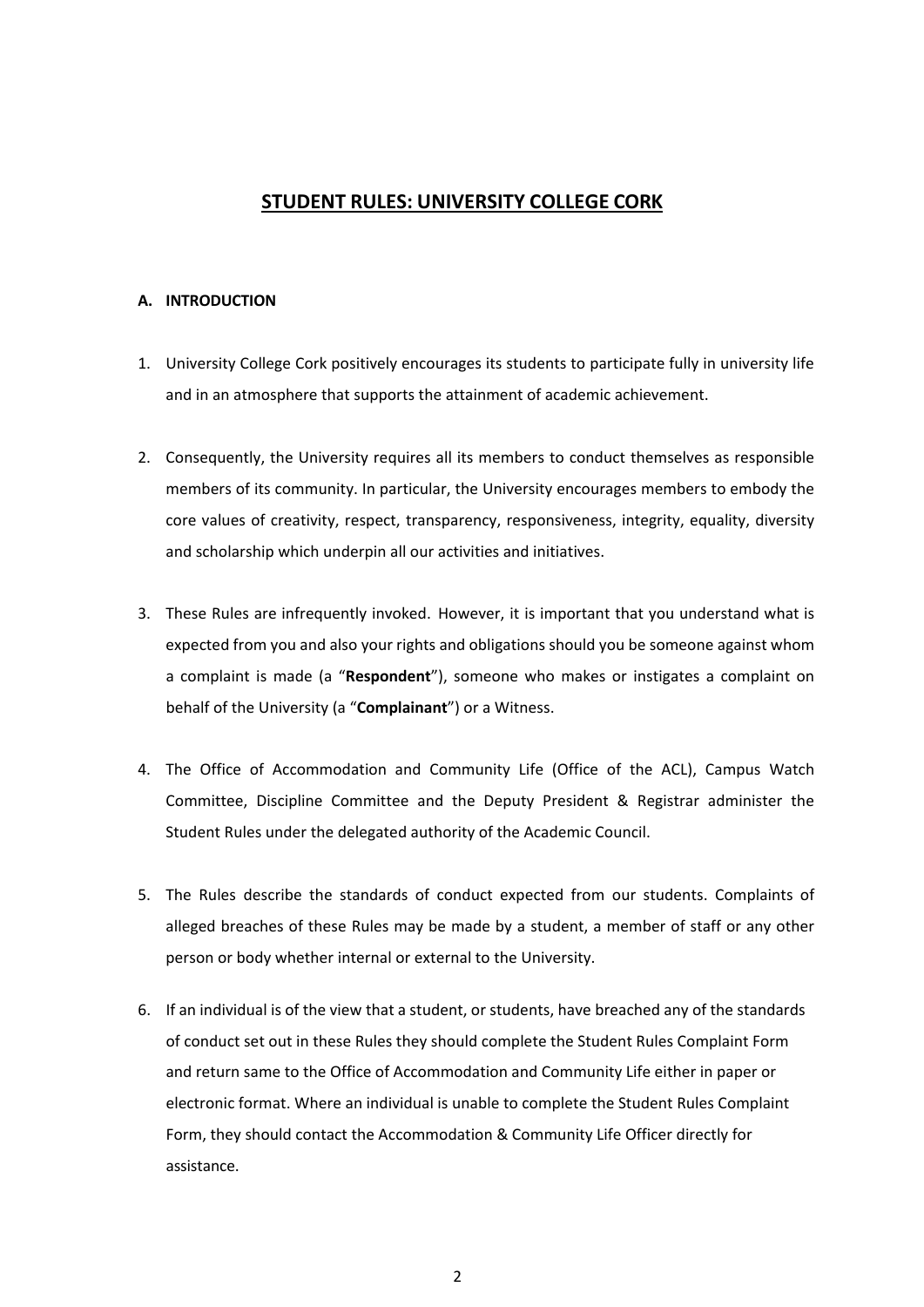- 7. Less serious alleged breaches of the Rules are considered by the ACL Officer and/or the Campus Watch Committee (see Section D below). More serious alleged breaches of the Rules are considered by the Discipline Committee (see Section F below). In exceptional and very serious circumstances, a temporary power to suspend may be invoked (see Section E below). The Rules encourage, where appropriate, resolution of any complaint through the use of mediation (see Sections D, F and H below and Appendix 1). The Rules also provide for Appeals (see Section [G] below).
- 8. Students should be aware they are also bound by the University's academic and other policies and procedures including the Examination Regulations and Procedures and IT Policies. Failure to adhere to, or compliance with, a sanction under these Rules or a breach of the University's Academic, IT or other Policies may also lead to a complaint under the Student Rules in addition to express sanctions already determined and/or set out in the aforementioned policies.
- 9. Students may also find that certain Complaints/issues may also fall to be dealt with under other University policies such as the University's Fitness to Practice Policy and Fitness to Continue in Study Policy. Students should also note that criminal proceedings may arise in connection with an alleged breach of these Rules.
- 10. Should you require any clarification and/or guidance in respect to these Rules, please read the Clarification and Guidance as set out in Section H below. A schematic of the Disciplinary Procedure is set out in Appendix 2 and at all times Students are encouraged to utilise the student supports which are available<https://www.ucc.ie/en/studentexperience/supports/>

### **B. STANDARDS OF CONDUCT**

- 11. The University requires its students to conduct themselves in an appropriate and reasonable manner at all times to ensure:
	- 11.1 Dignity, honesty and integrity;
	- 11.2 Respect for all members of Staff;
	- 11.3 Respect for fellow Students;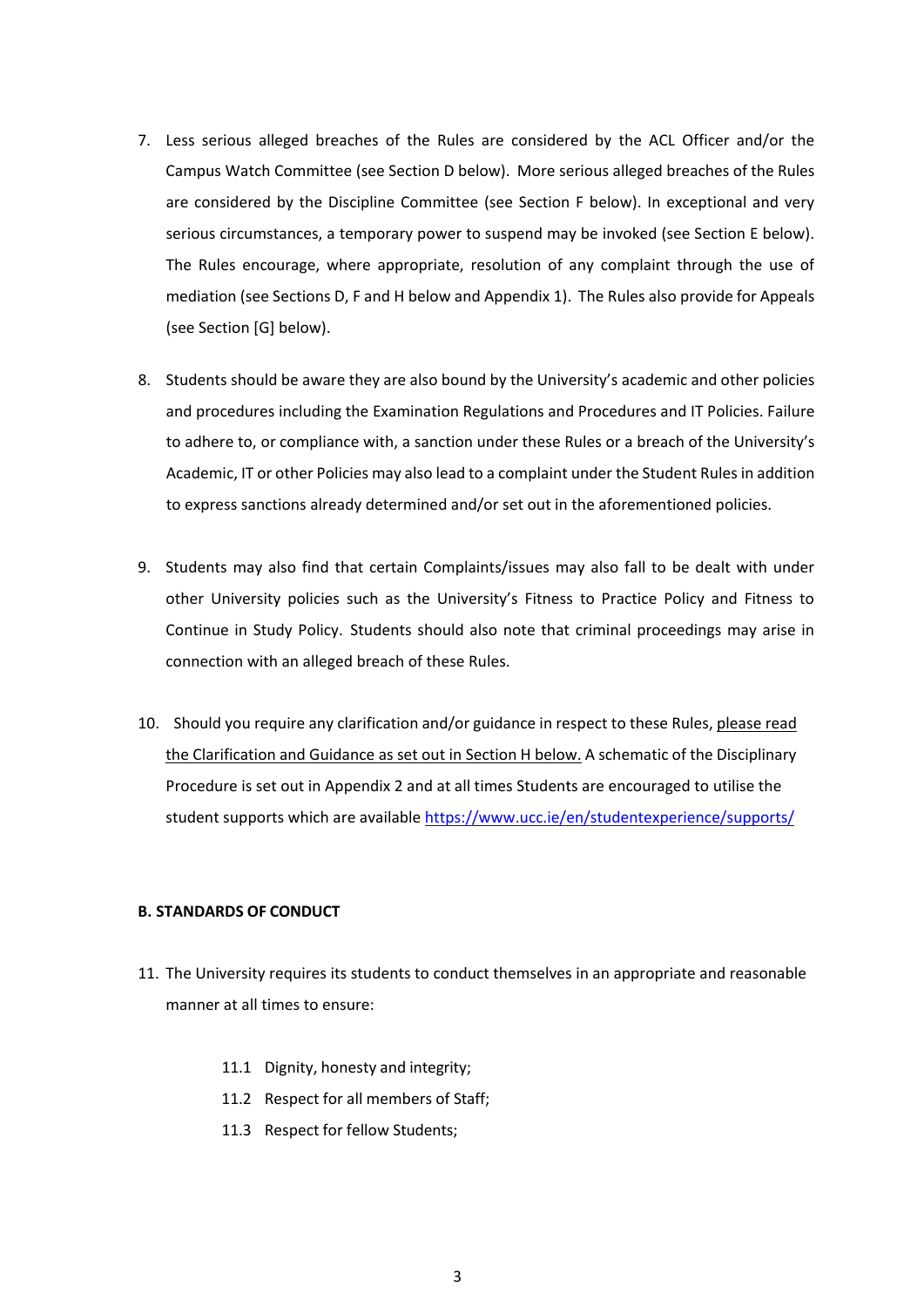- 11.4 Respect for and adherence to the Rules, Regulations and Policies of the University;
- 11.5 Compliance with the academic processes of the University;
- 11.6 That the University is not brought into disrepute;
- 11.7 Respect for local residents and other members of the general public
- 11.8 That the views, values and beliefs of others are respected;
- 11.9 That no damage or injury is caused to any person or property;
- 11.10 That the University community is free from intimidation and discrimination.
- 12. Any student who acts contrary to the standards of conduct set out in paragraph 11 above shall be in breach of these Rules.
- 13. The standards of conduct outlined in paragraph 11 above apply to all students regardless of whether said Student is on or off campus, and whether engaged in a placement or study abroad.
- 14. Section H. 103 sets out examples of the types of conduct which have previously been found by the Campus Watch Committee or the Discipline Committee as being contrary to the Rules. These are examples only.

### **C. ACCOMODATION AND COMMUNITY LIFE OFFICE (ACL OFFICE)**

- 15. The Director of Student Experience has nominated the ACL Office to receive, in the first instance, complaints under the Student Rules. In exceptional circumstances, where evidence is brought to their attention of an alleged breach of the Student Rules (e.g. inappropriate use of Social Media), the ACL Office may act as a Complainant under these Rules.
- 16. On receipt of a Complaint or notice of an issue which may be regarded as in breach of the Student Rules the ACL Officer or their nominee shall consider whether the Complaint and/or behaviour brought to its notice comes within the remit of the Student Rules and/or carry out an initial assessment of the Complaint and/or behaviour to establish the facts. This assessment may involve the ACL Officer electing to meet with the Complainant and/or the Respondent.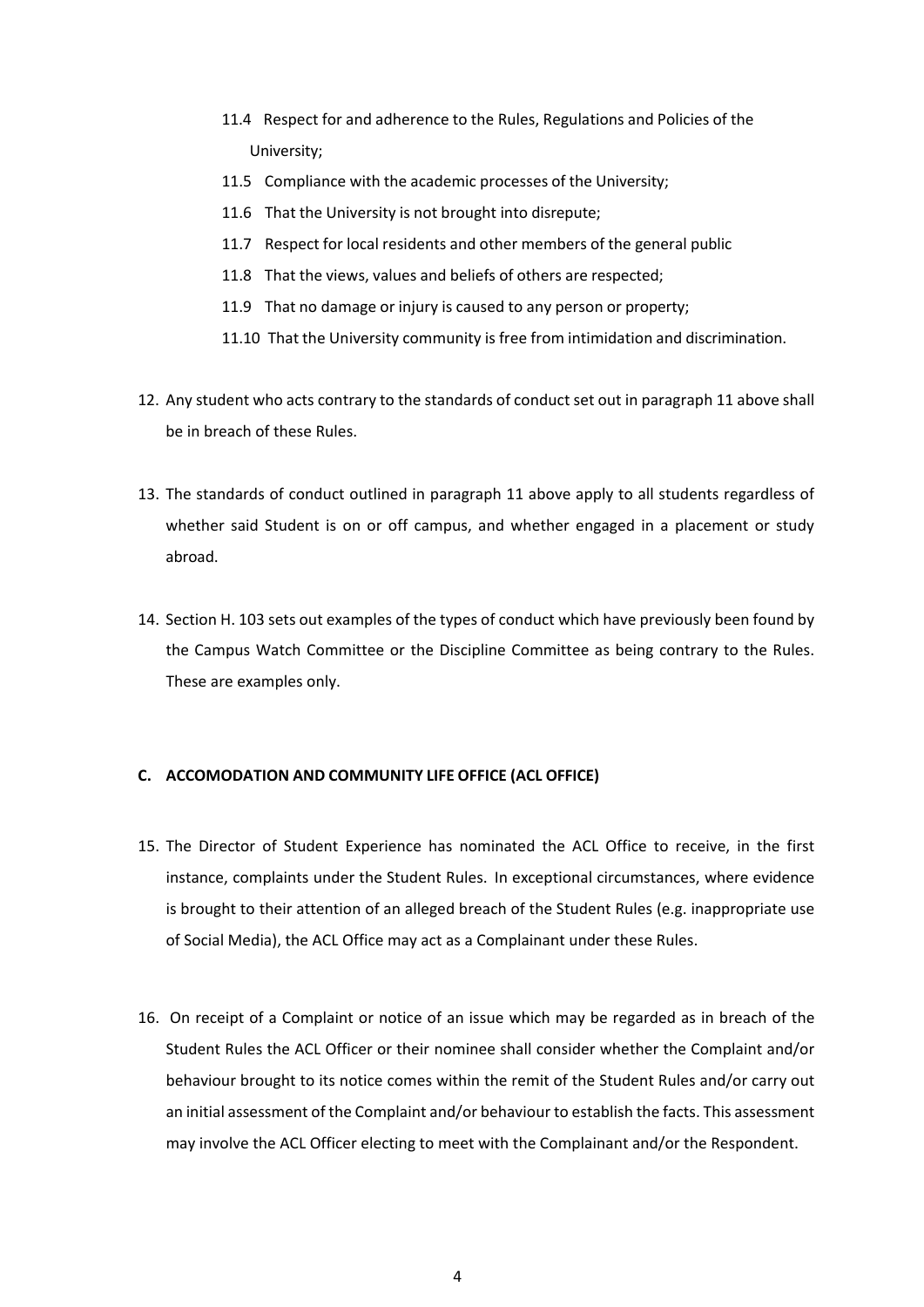They may also review any relevant documentary evidence and/or consult with other members of staff. Following this initial assessment, the ACL Officer may decide:

- i. no breach of the Student Rules has occurred in which case the ACL Officer will notify the Complainant and Respondent of same and close the file. In these circumstances, the Complainant may appeal to the CWC by notifying the CWC in writing within 3 days of the notification.
- ii. the matter can be resolved by informal resolution. If it then transpires that an informal resolution cannot be reached, then the ACL Officer may decide to pursue either option (i) or (iii) as appropriate.
- iii. the matter should be escalated to CWC or Student Discipline Committee and refer accordingly. On referral to CWC and/or Discipline Committee for consideration, the ACL Officer shall present their initial assessment to the relevant committee for consideration.

### **D. CAMPUS WATCH COMMITTEE (CWC)**

### **CWC Role**

- 17. CWC has a general role to promote the welfare of the members of the University community.
- 18. CWC shall primarily deal with less serious complaints of alleged breaches of these Rules and will encourage informal resolution and mediation as appropriate.

### **CWC Membership**

19. CWC shall comprise of:

19.1 The Director of Student Experience and/or their nominee (the "**Chairperson**") and the following members

- Administrative Officer of the Students' Union;
- Head of Career Services;
- Director of Sport and Physical Activity;
- Director of Information Technology or nominee;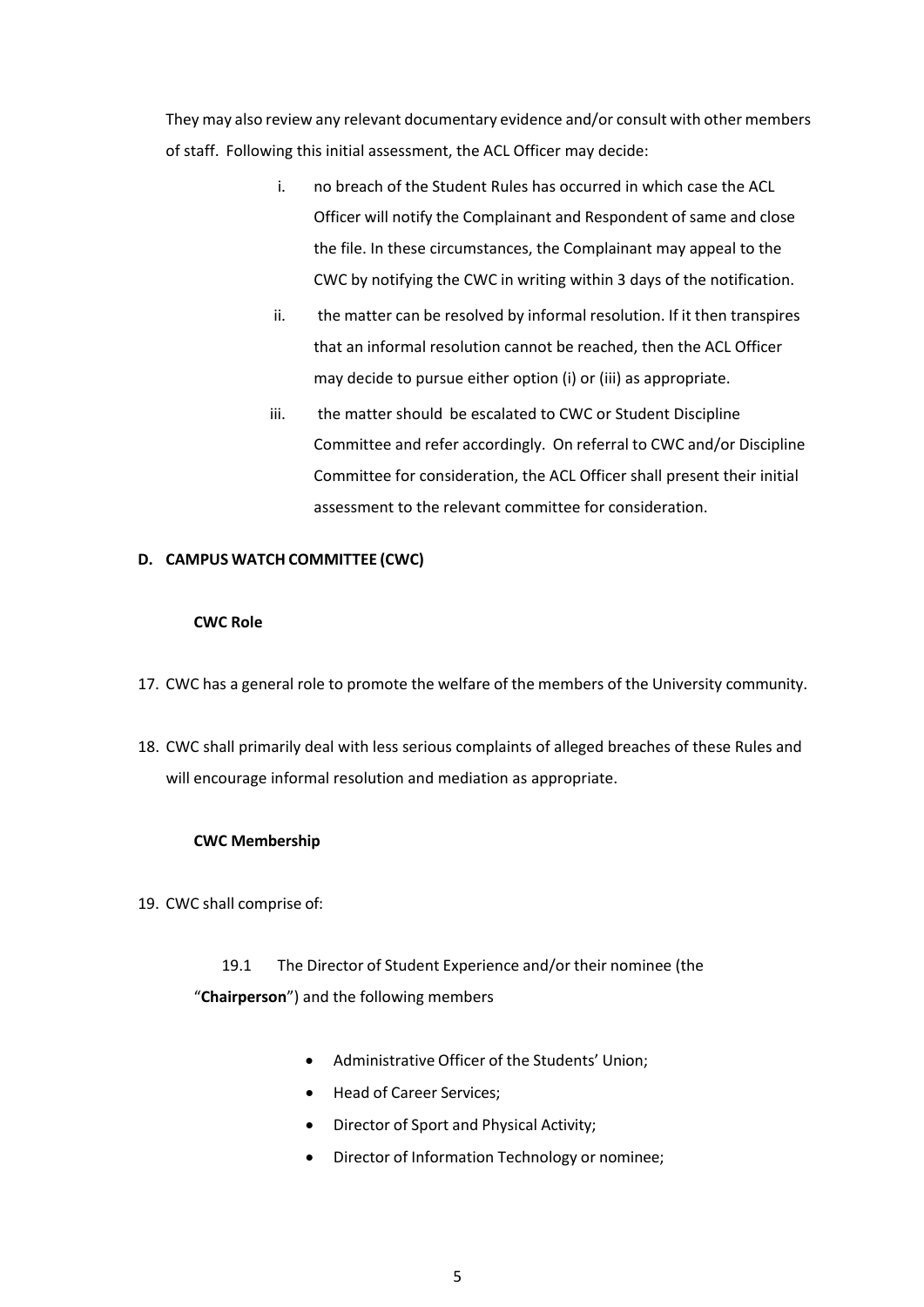- Head of Access and Participation Office;
- An academic member of the School of Law nominated by the Dean of Law or other nominee of the Dean of Law;
- Head of Access Office;
- Head of Student Life;
- General Services Officer;
- Up to two Student's Union Sabbatical Officers as nominated by the President of the Student's Union

19.2 It should be noted that the same Student's Union Sabbatical Officers nominated to the CWC may not participate in respect of any other Committee under these Student Rules in respect of the same matter.

So far as is possible, membership of CWC will be representative and will take into consideration equality representation such as gender balance. Secretariat for the CWC will be provided by a member of Accommodation and Community Life Office (separate from the ACL Officer carrying out the initial assessment).

20. The minimum number of members needed to convene a meeting or hearing of CWC shall be three (3). In the absence of the Chairperson, the Chairperson will nominate a person to act as Deputy Chairperson. To hold a meeting, the Chairperson or Deputy Chairperson needs to be in attendance.

### **Referral of a Complaint to the CWC**

- 21. Following their initial assessment in C16, the ACL Officer may make any of the decisions set out in C16 above. As such, if the ACL officer decides the alleged breach is of a nature not amenable or appropriate for informal resolution, the ACL Officer may refer the Complaint to the CWC to be considered under the Stage 2 Formal Process.
- 22. At the Stage 2 Formal Process Stage, the Chair of the CWC may determine that:
	- a. the Complaint can be considered and determined by the CWC or merits further investigation and refer accordingly to CWC and/or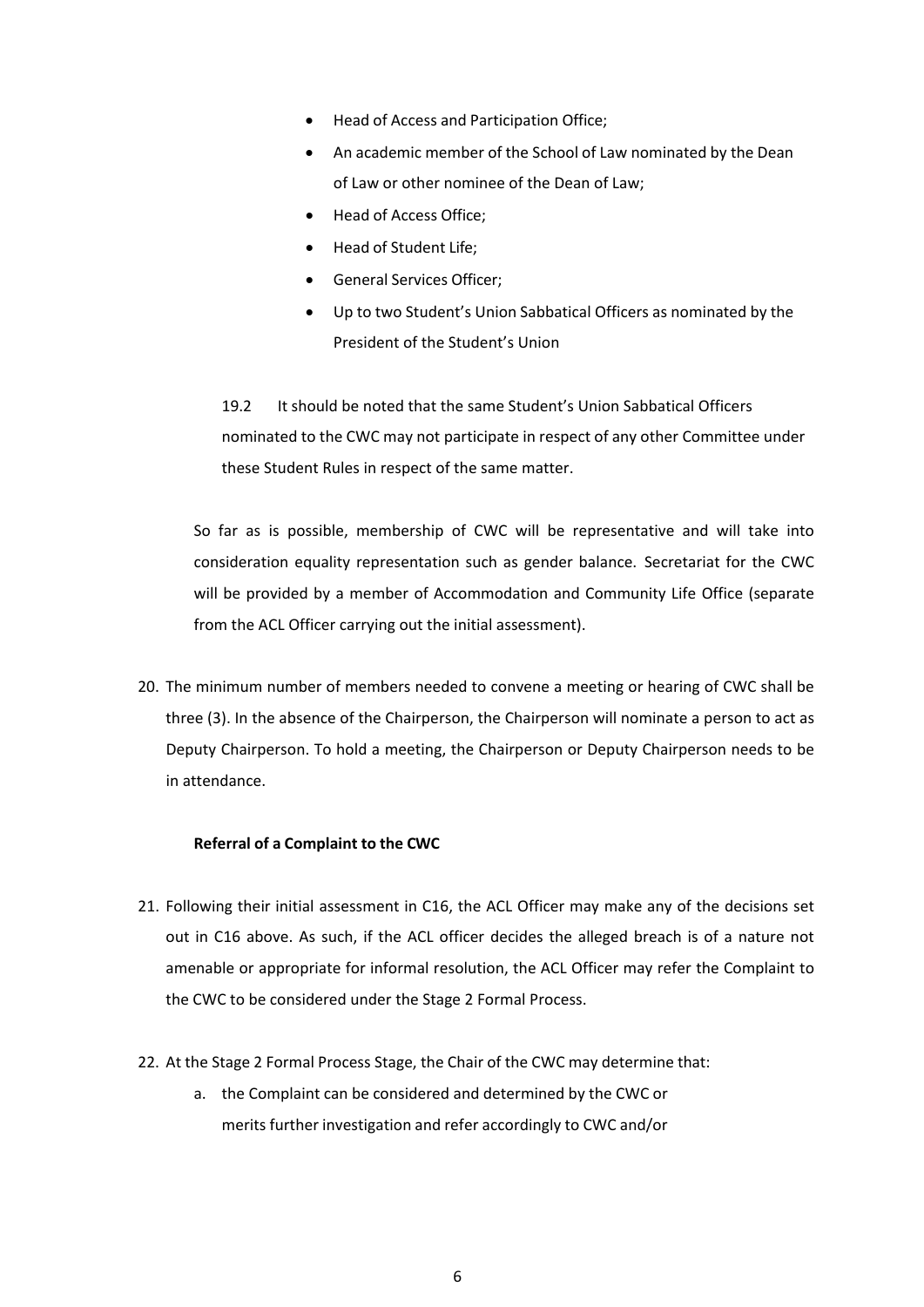- b. the matter, on the face of the Complaint should be referred immediately to the Deputy President & Registrar under Section [E] Temporary Suspension below and refer accordingly; and/or
- c. the matter on the face of the complaint should be referred to the Gardaí and refer accordingly; and/or
- d. the Complaint is of a nature which is more properly considered under another University policy such as the Fitness to Continue in Study Policy and refer accordingly.

In exercising his/her power under the paragraph above, the Chairperson may consult with other members of the Discipline Committee and take such advice as deemed to be appropriate.

- 23. In certain circumstances, the CWC may determine that the Complaint and information gathered as part of the initial assessment requires further investigation (Formal Investigation) prior to further consideration being given to the Complaint, and in such circumstances the CWC shall draft the terms of reference for any investigation and instruct the ACL Officer (or another University Officer) to:
	- a. Appoint an internal (external to the CWC) investigator, or external investigator depending on the nature of the allegation, to establish the facts; and
	- b. Review the investigator's report and, based on the findings, present to CWC, who shall consider whether the alleged Complaint needs to be referred onwards in accordance with (a) to (d) above or can be considered and determined by the CWC.

In initiating the Formal Investigation referred to above, the Chair of CWC and/or ACL Officer may consult with such other members of the CWC as they think fit, and/or the Deputy President and Registrar and/ or the Chair of the Discipline Committee and take such advice as deemed to be appropriate. Where a referral to the Garda has already or otherwise been made, guidance from the Gardaí shall be sought prior to commencing any investigation or convening any hearing so as not to prejudice any Gardaí investigation.

24. The ACL Officer may be invited to attend any of the CWC (or where appropriate Disciplinary Committee) hearings to assist where appropriate or make such submissions as may be sought but shall have no role to play in making any decision in respect of the Complaint.

7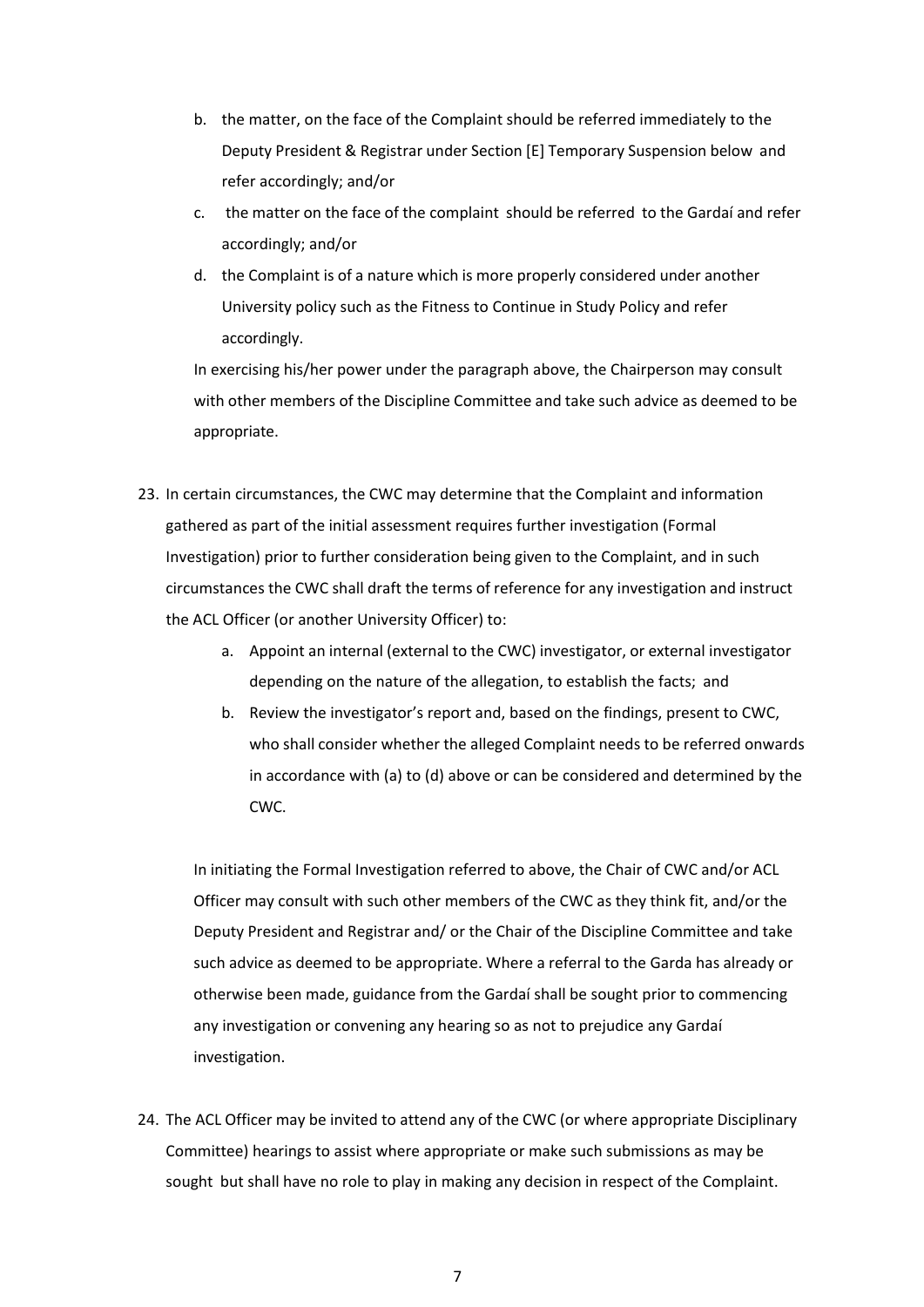25. However, in the exceptional circumstances where the ACL Officer assumes the role of acting as Complainant, that ACL Officer will have no role to play in the decision on whether the Complaint requires formal investigation, or in the presentation of any findings to the CWC or Discipline Committee.

### **Mediation**

- 26. Not all Complaints are suited to mediation but, where appropriate, the CWC may encourage the parties to engage in mediation and where the parties agree may nominate an external facilitator to coordinate and arrange an agreed mediation between the Parties. Participation in mediation is voluntary. The CWC will set an agreed timeframe to enable this process to be reasonably exhausted. The mediator shall notify the CWC once the mediation has been completed, whether or not a resolution has been achieved. The mediation will be confidential to those persons involved and without prejudice to any subsequent hearing.
- 27. Normally where mediation has been successful the CWC shall not consider the matter further.
- 28. Where mediation has been unsuccessful the CWC may consider the Complaint under the CWC Formal Process.

### **CWC Hearing**

29. Where following initial assessment a complaint is not resolved, or deemed not appropriate to be resolved by informal resolution or mediation, (or following a Formal investigation or where the Complainant wishes to appeal the ACL Officer decision that no breach of the Student Rules has occurred pursuant to the Informal Resolution Procedures as set out above), the CWC may decide to proceed to convene a Formal Hearing. Prior to the Hearing, Notice convening the Hearing shall be sent to the Respondent and to the Complainant. The ACL Officer will also be invited to attend.

The Notice shall:

29.1 Describe the nature of the Complaint, give the date, time and place (or virtual platform) for the hearing which shall not, except in exceptional circumstances,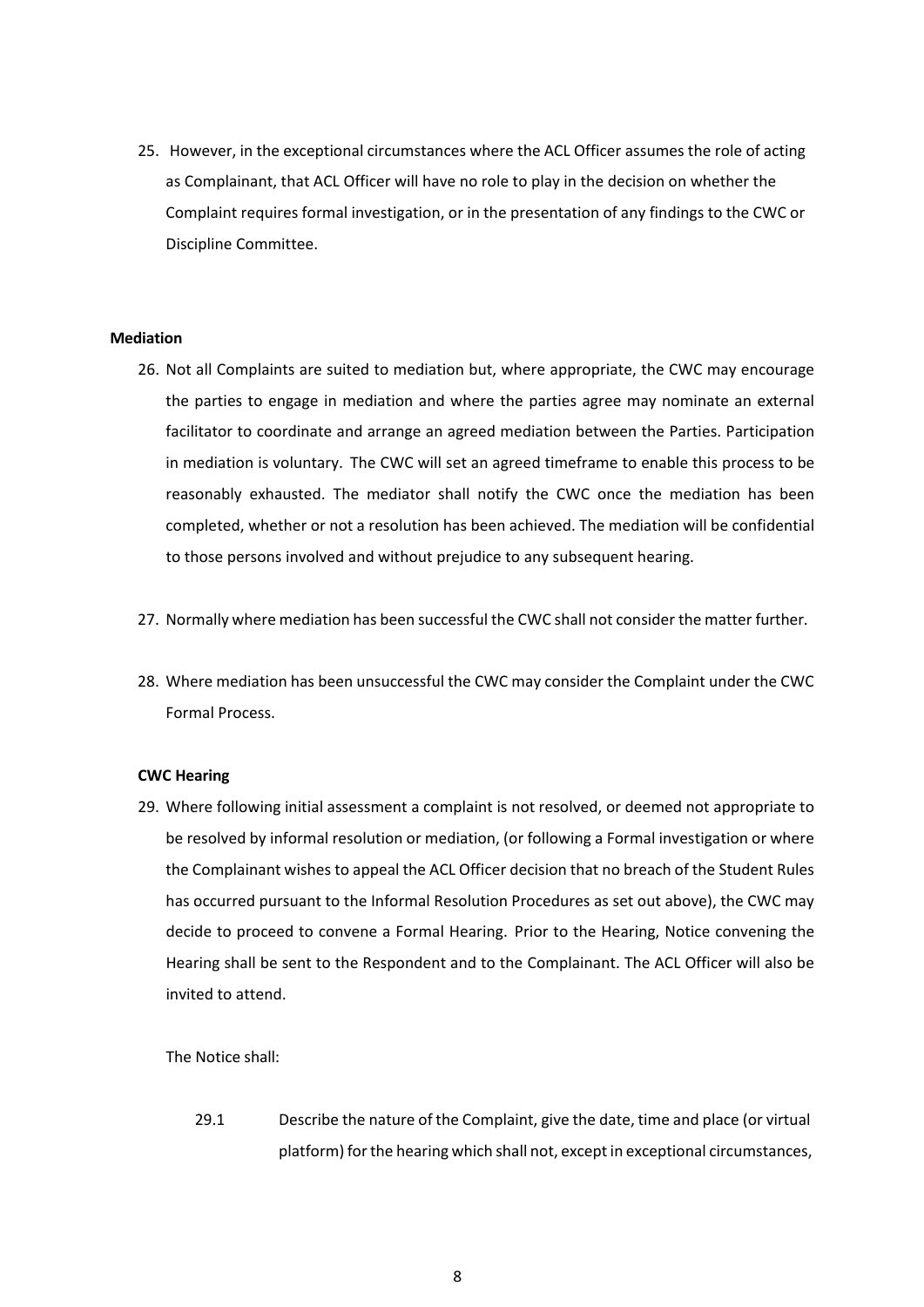be earlier than 3 working days or more than 30 working days from the date of the issue of the Notice;

- 29.2 State that the Respondent and Complainant may be accompanied by a support person, for example, by a fellow student or a member of staff. Neither the Respondent nor the Complainant shall be accompanied by a legal representative.
- 29.3 Refer to the Rule(s) alleged to have been infringed.
- 29.4 Advise the Respondent and the Complainant that if they require additional time, an application can be made to for additional time and the CWC shall have complete discretion to grant such additional time as appears to it to be reasonable in all the circumstances.
- 29.5 Advise the Respondent and Complainant that they may call up to three (3) Witnesses each (with any more requiring the prior written approval of the CWC) and that both Parties may question all witnesses, but that a witness cannot be compelled to answer any question.
- 29.6 Advise the Respondent and Complainant that it is their responsibility to arrange for the presence of any witnesses and the submission of any supporting witness statements and that the CWC may also request the attendance of any witnesses.
- 29.7 Set a date by which the Respondent and Complainant must reply to the Notice.
- 30. The CWC shall as soon as practical and not, except in exceptional circumstances, later than 3 working days before the Hearing, ensure that the Respondent and the Complainant have copies of all relevant materials, including the written complaint, the Rules and any witness statements.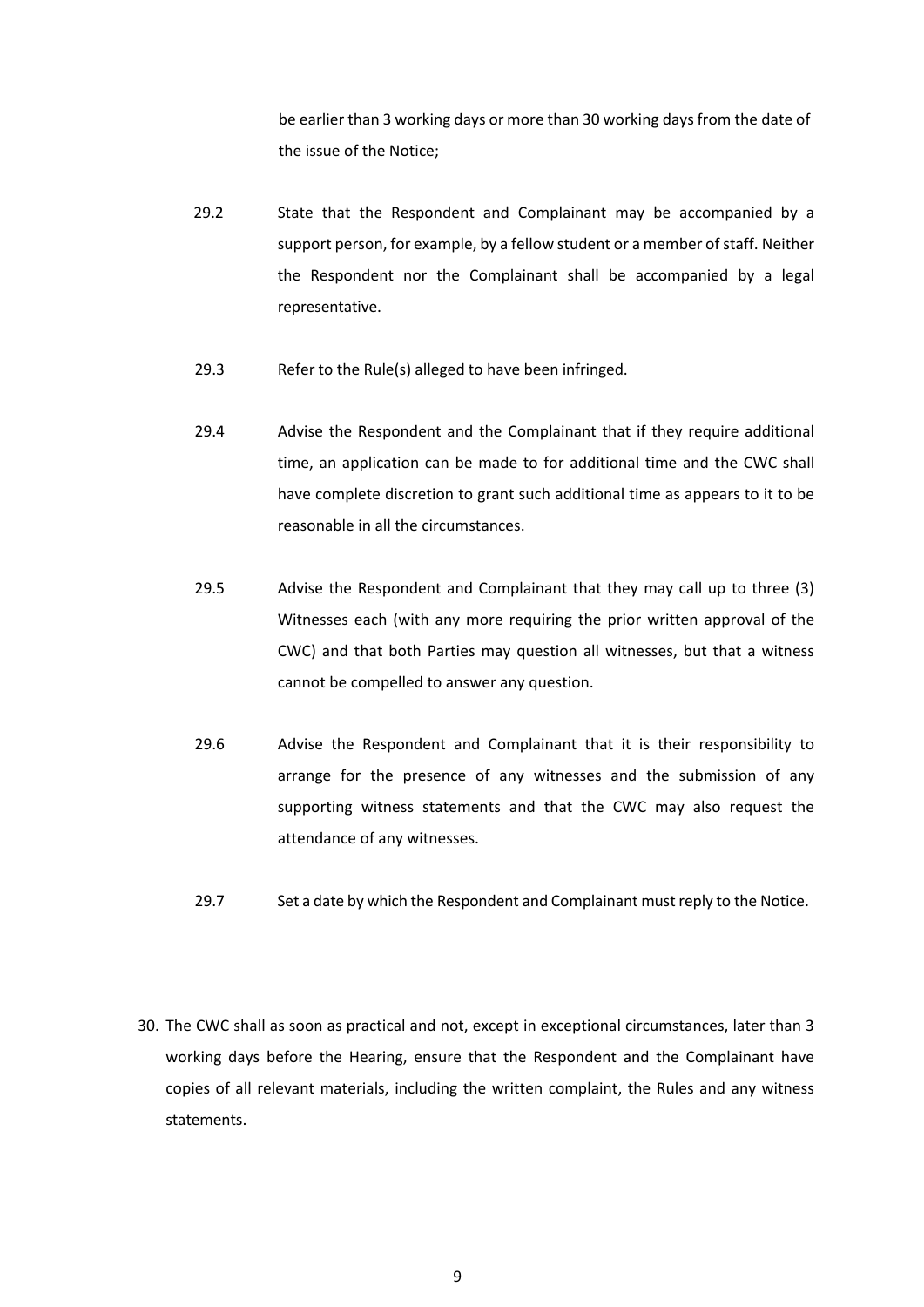- 31. Unless the CWC has agreed otherwise, should the Respondent and/or Complainant fail without a good reason to appear before the CWC on the day of the Hearing, the CWC, provided that it is satisfied that every reasonable effort was made to serve the Notice upon the Respondent and the Complainant, may proceed to deal with the matter in their absence.
- 32. At the Hearing, if a Complaint is denied in whole or in part by the Respondent, unless the CWC permits otherwise the Complainant shall first present their case and the Respondent shall then present their case. Both parties shall be entitled to: (i) call any witness and/or produce any document which they consider relevant to their case; (ii) question any witness. The CWC may call any witnessesto the Hearing that it considers appropriate. In addition, the ACL Officer who initially assessed the Complaint may be invited to present findings and any documents collated during the course of such initial assessment or investigation where appropriate.
- 33. If during the Hearing, the CWC considers that the evidence given by the Complainant would, in the absence of explanation by the Respondent, establish that on balance that these Rules have been breached by the Respondent, it may so inform the Respondent. Thereafter the CWC may draw such inference as it thinks reasonable from the absence of any such explanation by the Respondent.
- 34. In the course of a Hearing or during any prior investigations all persons shall be expected to cooperate with any reasonable guidance or request by the CWC.
- 35. Any student Witness who knowingly gives false information may be deemed to be in breach of these Rules.
- 36. The CWC shall be entitled to seek such advice as it deems appropriate.

### **CWC Decision**

- 37. So far as is possible, the CWC will make findings of fact and may draw inferences from such findings and determine the matter accordingly, on the balance of probabilities.
- 38. All decisions of the CWC will be determined by a majority of those present and who are entitled to vote.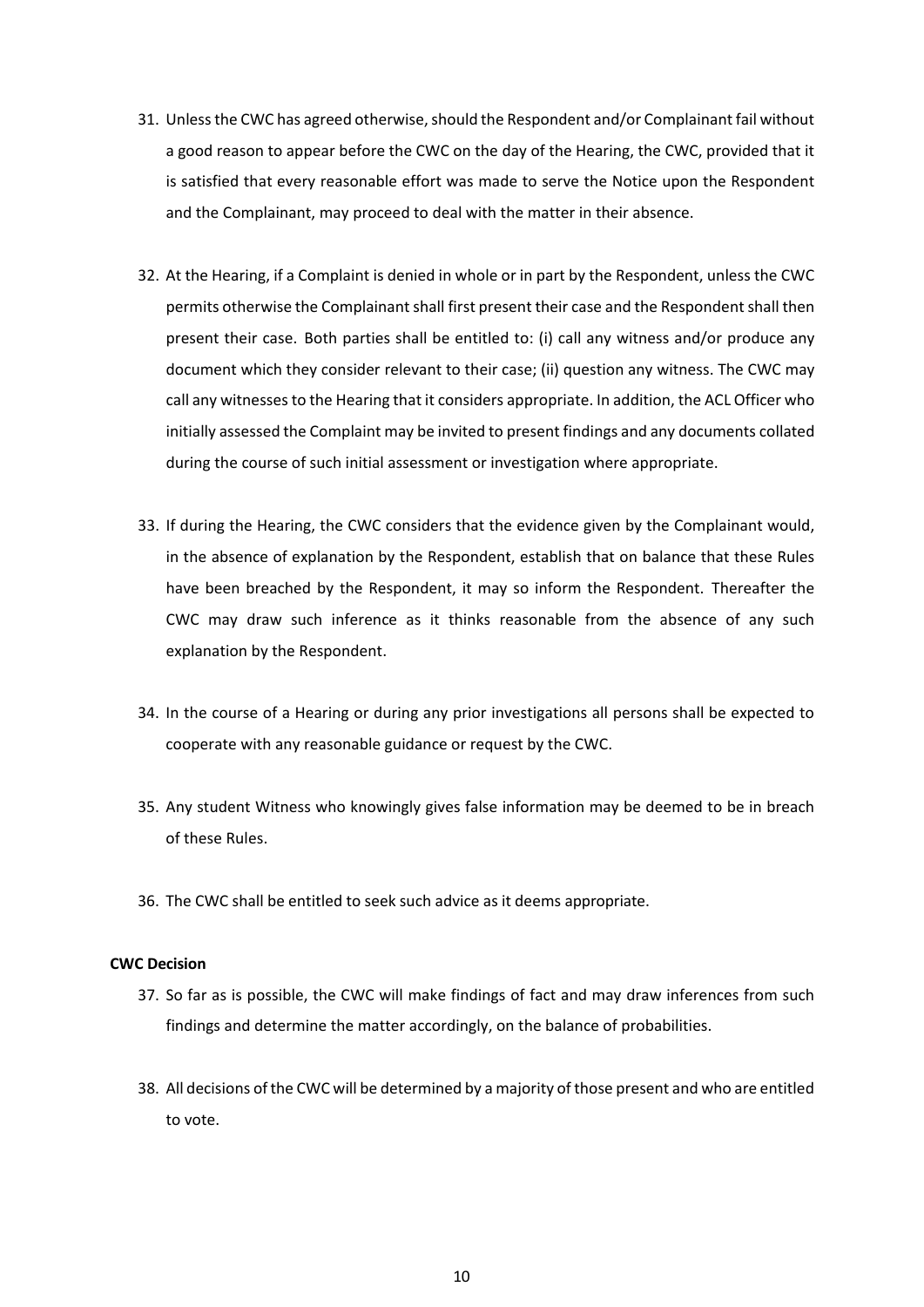- 39. The decision of the CWC shall be communicated as soon as practicable in writing to the Respondent and the outcome communicated to the Complainant.
- 40. The decision of the CWC shall set out any penalty to be imposed upon the Respondent and the rights of appeal available to the Respondent and the Complainant.

### **Sanctions**

- 41. Where the CWC agrees to consider and determine the Complaint, the CWC may impose or agree one or more of the following penalties on or with a Respondent found to have committed a breach of these Rules in proportion to the nature of the breach and/or method of resolution:
	- i. An order for the reparation of any damage or loss caused;
	- ii. A formal written reprimand/warning;
	- iii. Compulsory attendance at a workshop or coaching session;
	- iv. A fine or charitable contribution not exceeding €1,000;
	- v. Voluntary work internal to UCC as the CWC shall deem appropriate.
- 42. The CWC may, at its discretion, elect to defer (suspend) /postpone the implementation of any penalty for a fixed duration, but no longer than for the period during which the Respondent is enrolled at the University. The CWC may further elect to defer (suspend) /postpone the implementation of any penalty, stipulating certain conditions as to any future standards of behaviour required of the Respondent, which if found to be breached by the CWC following a complaint under these Rules, will result in the penalty being implemented and without prejudice to the right of the University (through the CWC or the Discipline Committee) to treat that further breach of these Rules as an additional and fresh complaint against the Respondent.
- 43. In order to identify patterns of disruptive and threatening behaviour, the CWC will also keep records of incidents of such behaviour for the duration of the student's registration at UCC and may, in certain circumstances, inform relevant academic and administrative units or any other person as it deems appropriate. The Student(s) concerned will be informed of the retention of such records and their onward notification.

### **Appeal of CWC Decision**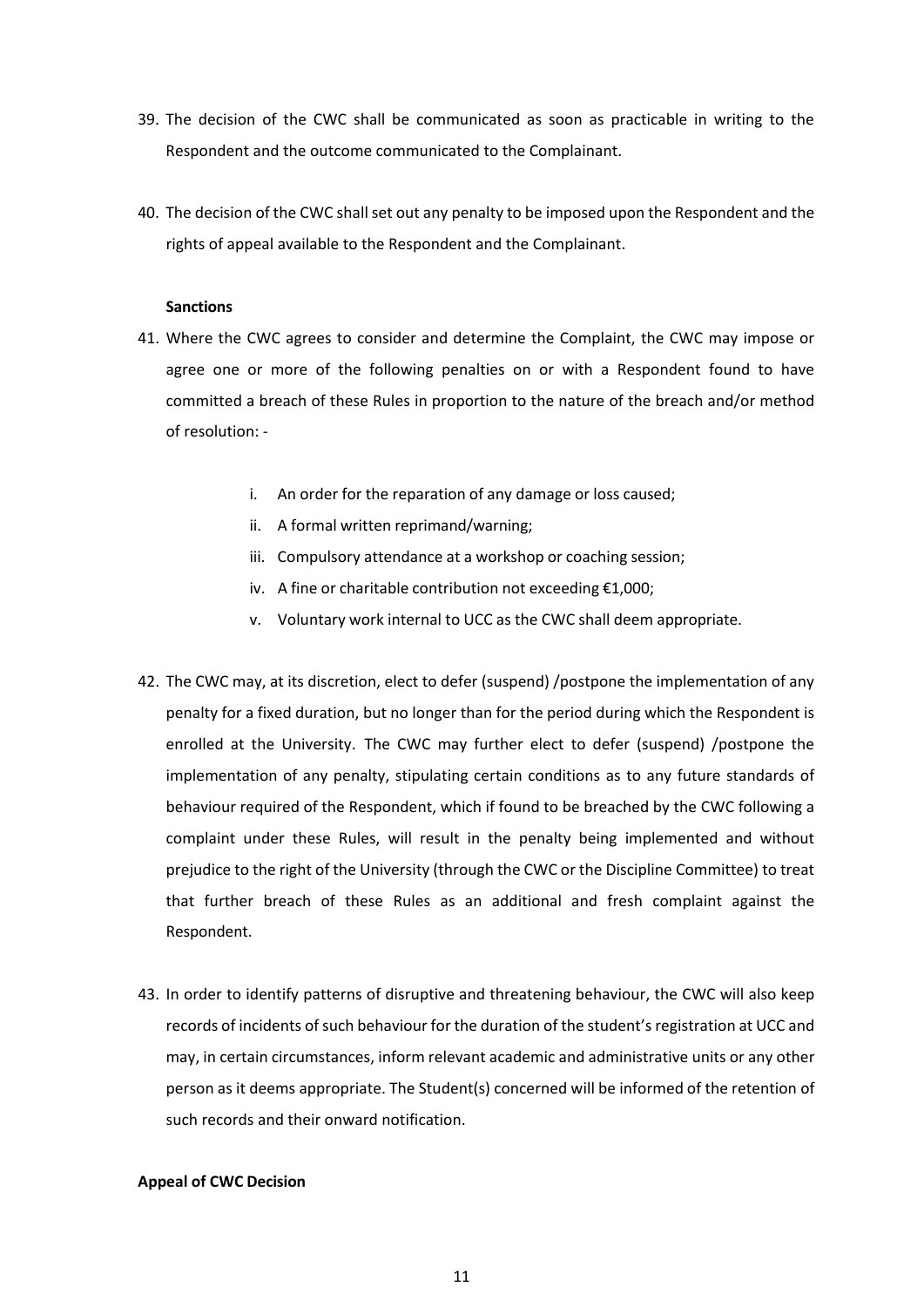- 44. The Respondent shall have the right to appeal a Decision of the CWC. The Complainant shall have the right to appeal a Decision of the CWC if they have not already appealed the decision of the ACL Officer.
- 45. Such an Appeal must be in writing and lodged in hard or soft copy with the Deputy President & Registrar within 10 days from the date of the of notification of the CWC's Decision to the Respondent and Complainant. The Appeal must state in sufficient detail the grounds for Appeal.
- 46. The appeals process and the role of the Appeal Committee are set out below under Section G.

## **E. TEMPORARY SUSPENSION**

- 47. At any stage in the process, where it appearsin the opinion of the Deputy President & Registrar that a potentially serious infringement of these Rules may have occurred, then they, having sought such advice as they deem appropriate, shall be entitled to temporarily suspend a student on the following basis:
	- 47.1 Such suspension is temporary and necessary to protect the University community and on balance, the Deputy President & Registrar is of a view that the duty of care owed to others is overriding in the particular circumstances.
	- 47.2 Temporary suspension may be limited to certain premises or University activities or modules of study ("**exclusion**").
	- 47.3 Temporary suspension or Exclusion shall not be regarded as an indication as to whether or not the Complaint is proven.
	- 47.4 In certain circumstances, communication of temporary suspension or exclusion may be verbal and shall take effect as the Deputy President & Registrar deems appropriate. A verbal communication of temporary suspension, or exclusion, shall be confirmed in writing as soon as is practicable.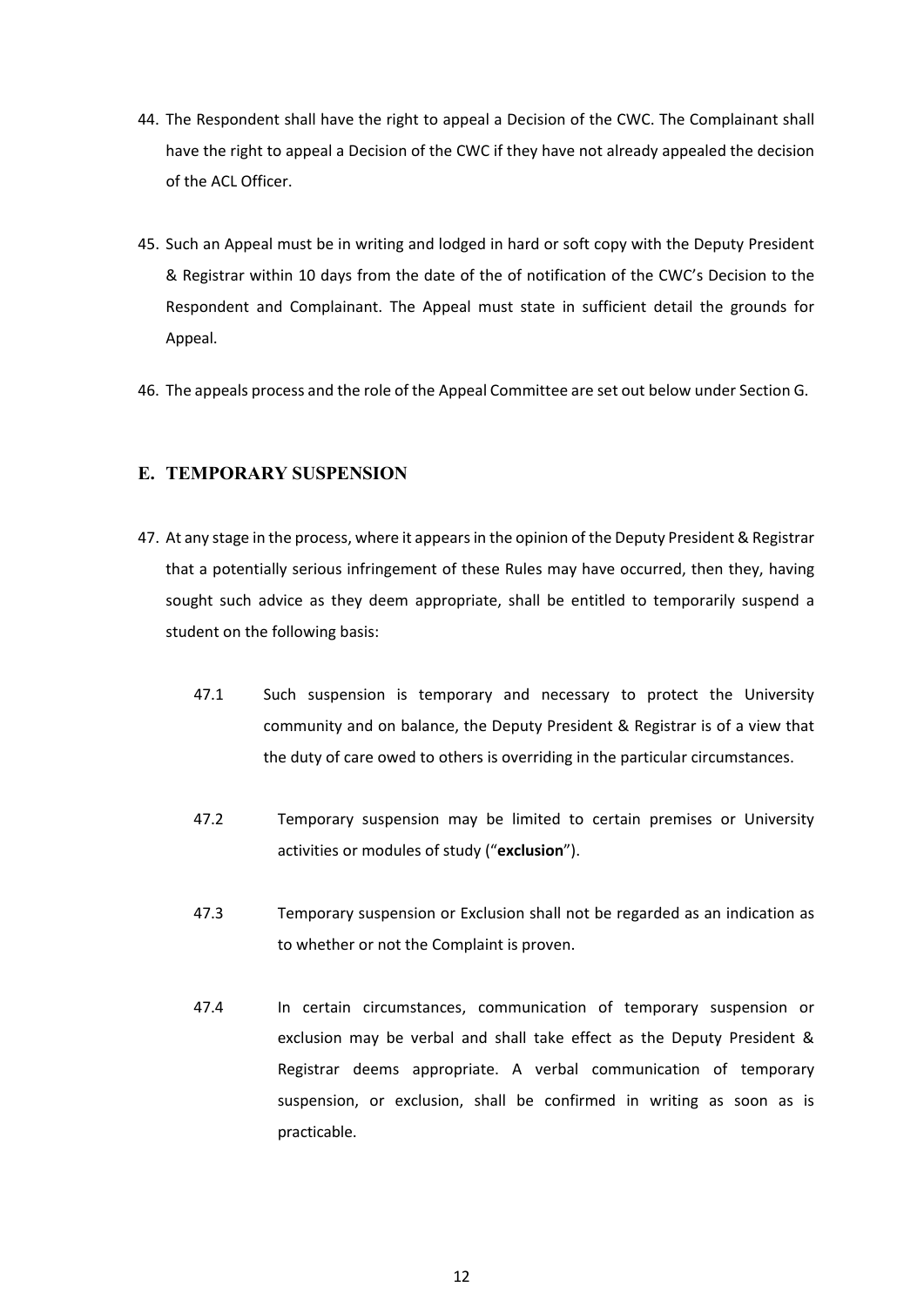- 47.5 All Temporary suspensions or Exclusions shall be reviewed on a regular basis by the Deputy President & Registrar in consultation where appropriate, with other relevant Offices of the University.
- 47.6 All Temporary suspensions or Exclusions under this Section [E] will be notified to the Academic Board at its next scheduled meeting by the Deputy President & Registrar. The Deputy President & Registrar will update Academic Board at its scheduled meetings for the duration of that temporary suspension or Exclusion.
- 47.7 Every reasonable effort will be made to continue to support the student's academic studies so that, insofar as possible, the student is not disadvantaged academically. In the case of suspension due to health concerns (Section E 47.9), continuation of support for the student's academic studies during the Temporary suspension may not be possible.
- 47.8 Temporary suspension or Exclusion shall be for no longer than the time necessary for an investigation under the Formal Process above to be completed and/or the Discipline Committee to have been convened, heard and decided on the matter or for an Appeal to have been heard and decided upon.
- 47.9 In cases of suspension or exclusion due to health concerns, the Deputy President & Registrar shall consider whether the Complaint or suspension should be referred to the Director of Student Experience under the Fitness to Continue in Study Policy.
- 47.10 This power shall be exercised with caution and with due regard to natural justice and fair procedures.
- 47.11 The Deputy President & Registrar shall be accountable to the Academic Council in respect of the exercise of their power of temporary suspension.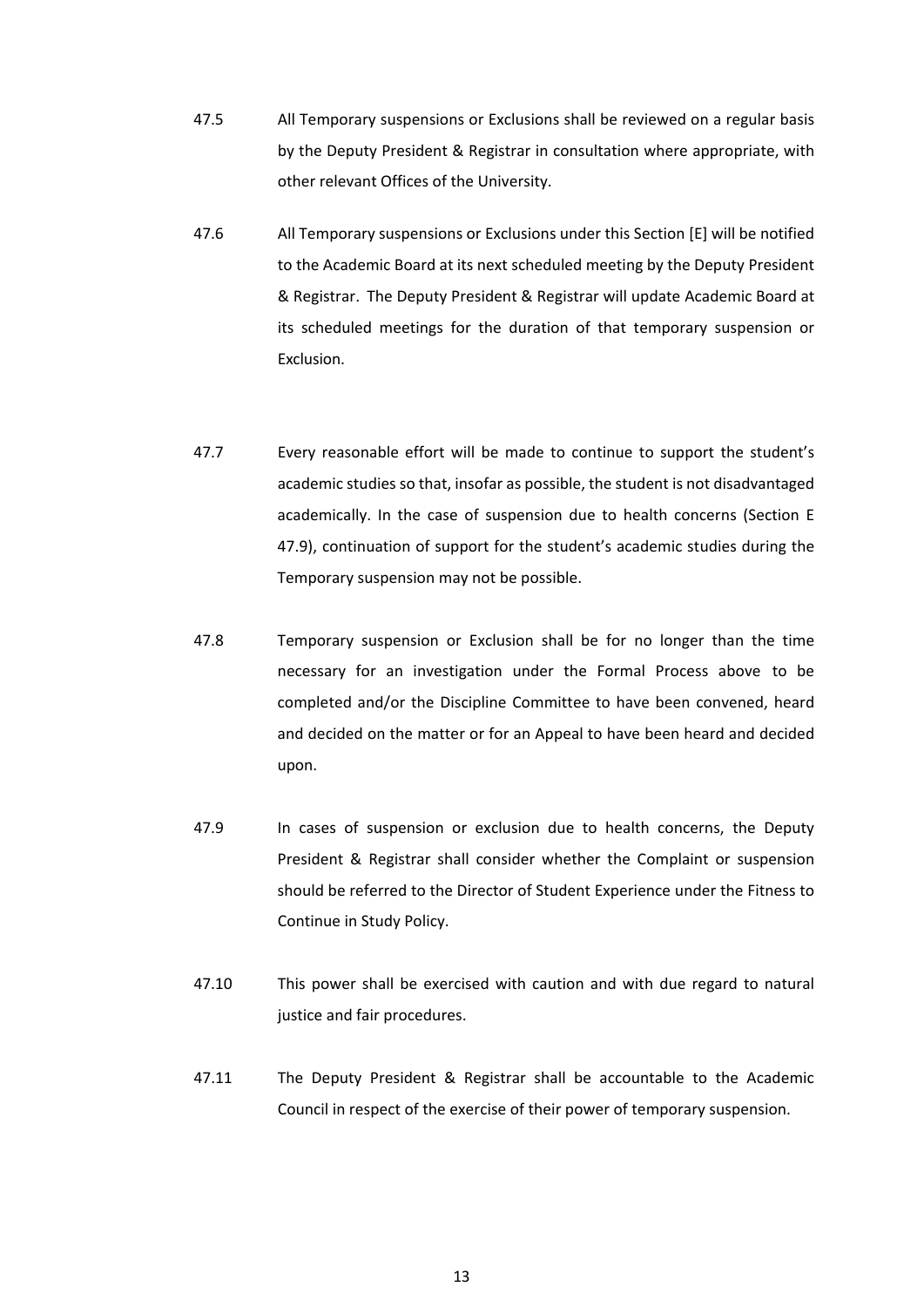- 48. Where the Deputy President & Registrar exercises the power of suspension under paragraph 47 above, they shall, as soon as practicable notify the Chairperson of the Discipline Committee and refer the matter accordingly. The Chairperson shall call a meeting of the Discipline Committee as soon as practicable
- 49. In the event a temporary suspension will have a duration beyond three weeks, a student can request that the decision of temporary suspension be referred to the President for review. The President's decision shall be final.

## **F. DISCIPLINE COMMITTEE**

- 50. The Discipline Committee shall be comprised of members of the Discipline Panel approved by Academic Council at least every three years.
- 51. The Panel shall comprise the following:
	- i. 4 nominations of Academic Council.
	- ii. 2 nominations of the Executive Committee of the Students Union.
	- iii. Dean of Undergraduate Studies.
	- iv. Dean of Graduate Studies.
	- v. 1 nomination of the Director of Buildings & Estates.
	- vi. 1 nomination of the Corporate Secretary.
- 52. So far as is possible, the proposed Chairperson and Deputy Chairperson of Discipline Panel should have relevant expertise including prior Committee membership. The Chairperson of Academic Council shall nominate a Chairperson and Deputy Chairperson from nominations under i, iii or iv above, subject to ratification at the next scheduled meeting of Academic Council. A Secretary shall also be appointed to support the Discipline Panel. So far as possible, membership of the Discipline Committee will be representative and will take into consideration equality representation such as gender balance.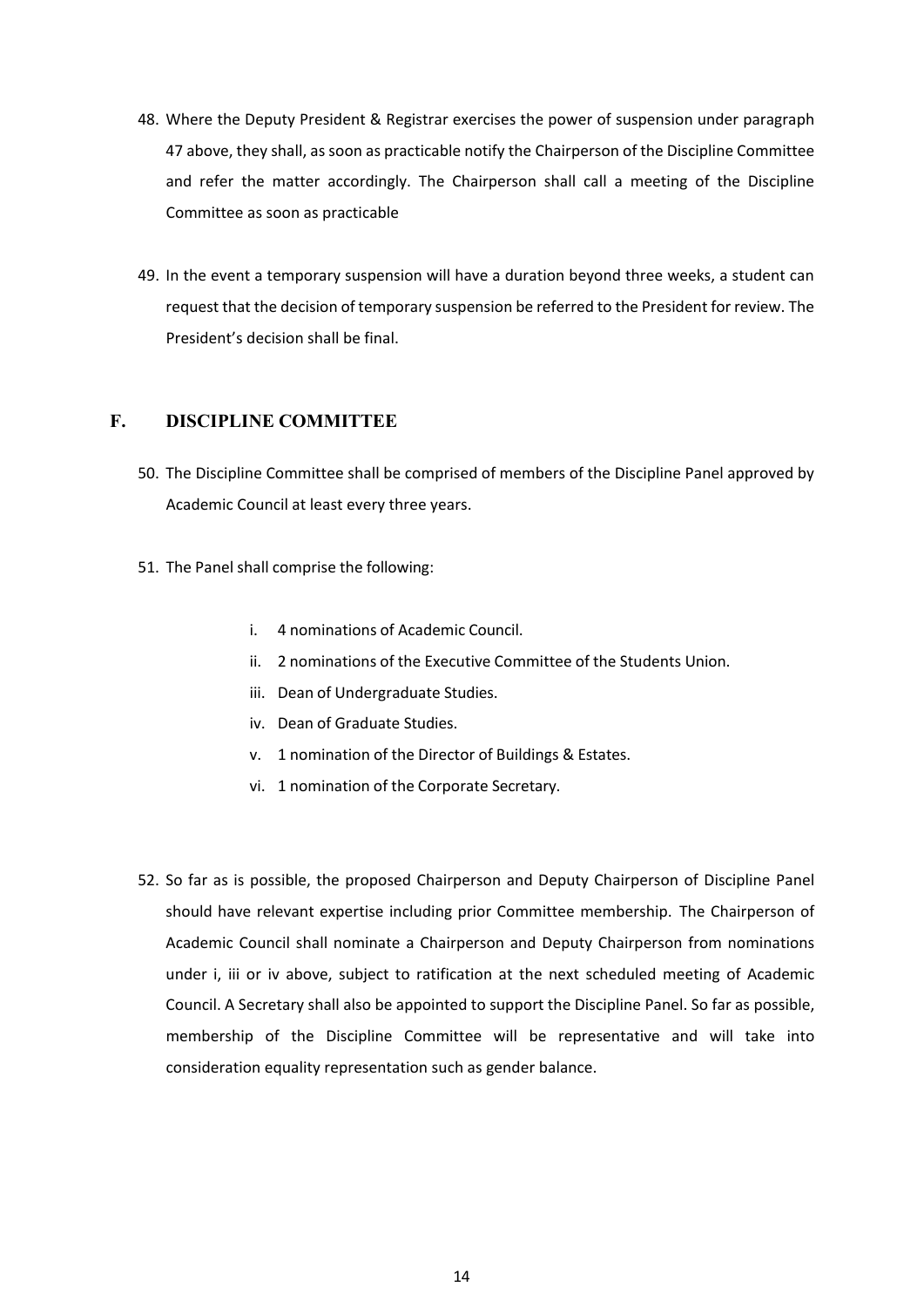53.The minimum number of members required for any meeting of the Discipline Committee will be three (3) and the minimum number required for any Discipline Committee Hearing shall be five (5) in both cases including either the Chairperson or Deputy Chairperson. For the avoidance of doubt, a meeting or hearing of the Discipline Committee may be held by teleconference or such other electronic means as is deemed appropriate by the Chair (or in their absence by the Deputy Chair).

### **Role of the Discipline Committee**

- 54. The role of the Discipline Committee is to hear more serious alleged breaches of these Rules, whether referred to it by the CWC, or otherwise.
- 55. From time to time, the Discipline Committee may issue guidance upon student conduct or any other relevant matter in respect of these Rules.

### **Procedure**

- 56. Complaints of an alleged breach of the Rules being referred to the Discipline Committee should be in writing (hard or electronic copy) and shall be referred to the Chairperson of the Discipline Committee, and following such written notification of the Complaint, the Chairperson shall act as follows:
	- a. consider whether to convene a meeting of the Discipline Committee taking into account the timescales below; and or
	- b. consider whether the complaint appears less serious or merits further investigation and should be more properly considered by CWC and refer accordingly; and/or
	- c. consider whether, on the face of the complaint, the matter should be referred to the Deputy President & Registrar under Section E Temporary Suspension above and refer accordingly; and/or
	- d. consider whether the student is registered for a course of study which is subject to the Fitness to Practise Policy, and whether the Discipline Committee should notify the relevant Head of School of the matter being considered under the Student Rules;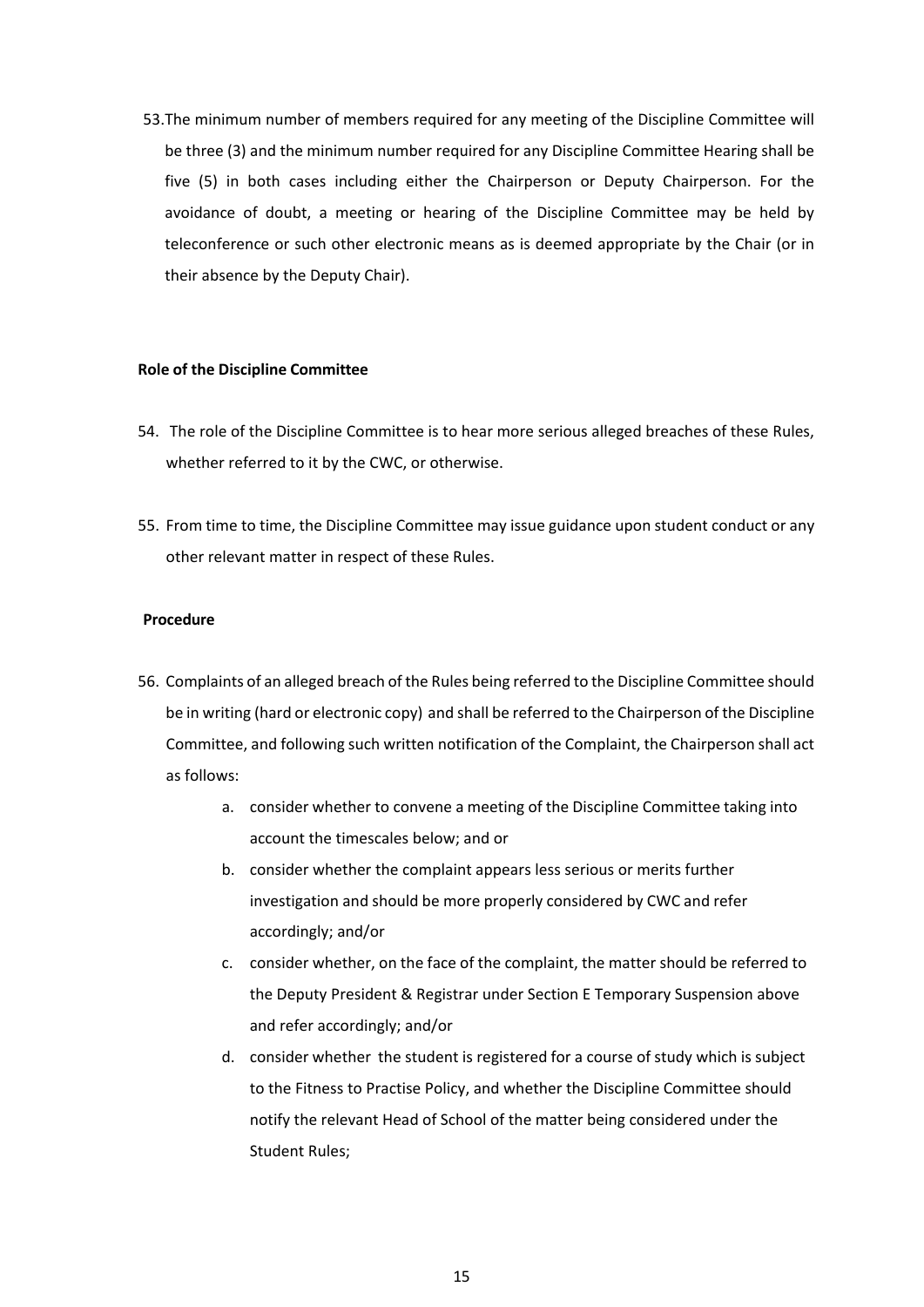57. In exercising his/her power under paragraph 56 above, the Chairperson may consult with other members of the Discipline Committee and take such advice as deemed to be appropriate.

58. Once a meeting is convened, the Discipline Committee will first determine whether it considers that the complaint received is within its remit and whether it is relevant to these Rules. The Discipline Committee shall take the steps set out in paragraph 56 above. Where a referral under paragraph 56 (b) has been made and/or the matter has otherwise been referred to the Garda, guidance from the Gardaí shall be sought so as not to prejudice any Garda investigation. Where appropriate, the Discipline Committee may also decide:

(a) that the issues arising under the complaint fall under and should be dealt with under Section F paragraphs 74-78 (Discipline and Health Concerns); and/or

(b) to initiate a mediation process as described in paragraphs 62-65 and/or

(c) that the complaint appears less serious or merits further investigation and should be more properly considered by the CWC and refer accordingly; and/or

(d) to suspend or adjourn a Hearing, having regard to any criminal or civil proceedings arising out of the subject matter of the complaint, until any action(s) consequent on those proceedings are complete; and/or

(e) to notify the relevant Head of School of the matter being considered under the Student Rules where the student is registered for a course of study which is subject to the Fitness to Practise Policy.

59.Where the Discipline Committee decides that it should proceed to consider the Complaint, it shall write in hard and soft copy to the Complainant and Respondent accordingly and set out the process to be followed, including relevant timescales.

### **Notice**

60.If the Discipline Committee decide that it is appropriate, it shall convene a Hearing and invite the Respondent to appear before it to answer the complaint. A Notice convening the Hearing shall be sent to the Respondent. The Notice shall also be provided to the Complainant in the same manner.

61. The Notice given to the Respondent and/or Complainant shall: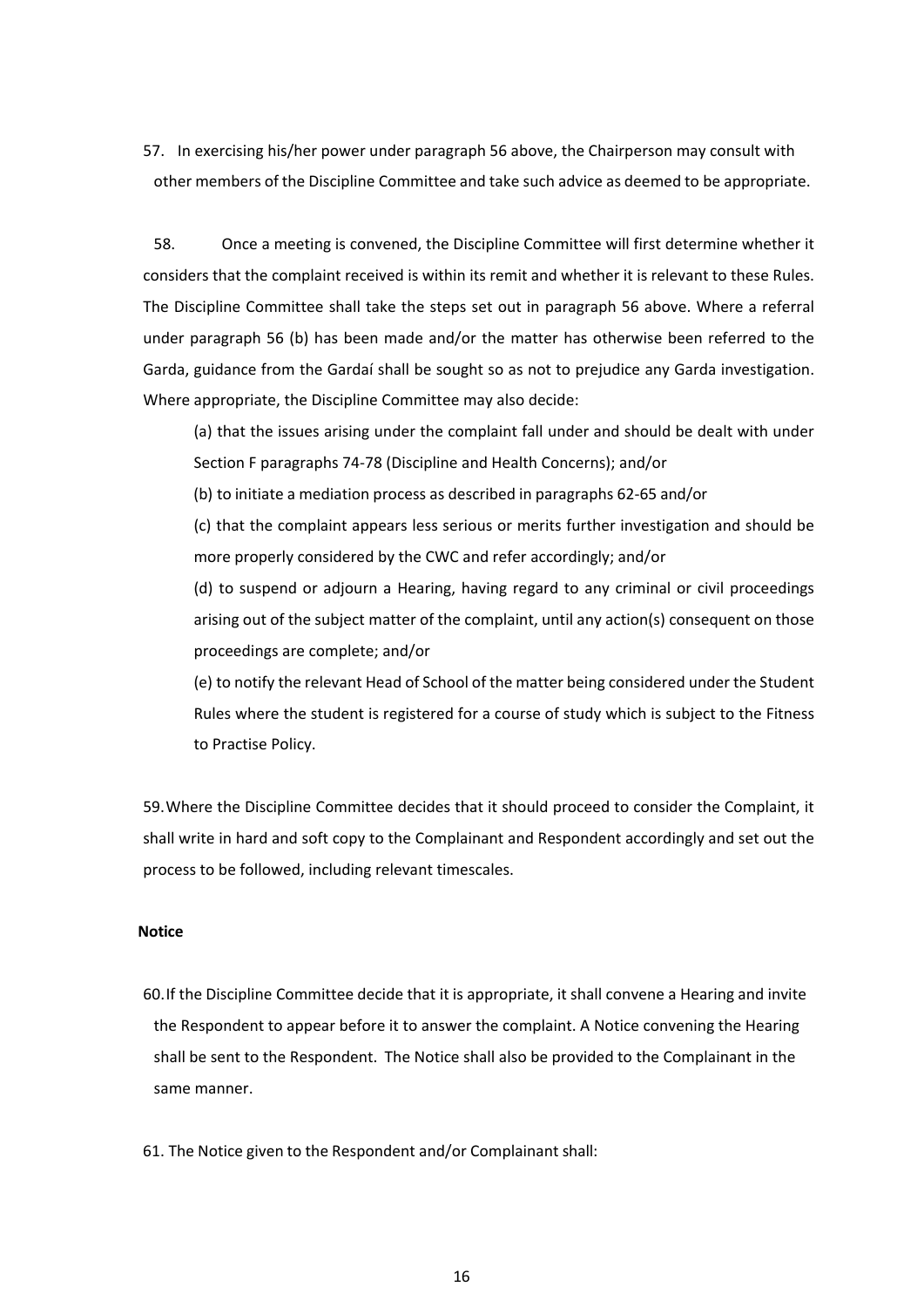- 61.1 Include a copy of the Rules, the Complaint and any other relevant documentation. The Notice shall also set out the date, time and place (or virtual platform) for the hearing which shall not, except in exceptional circumstances, be earlier than 10 days or more than 30 days from the date of the issue of the Notice;
- 61.2 State that the Respondent and Complainant may be accompanied by a support person, for example, by a fellow student or a member of staff. Neither the Respondent nor the Complainant shall be accompanied by a legal representative unlessthey seek, and are given permission to do so, by the Discipline Committee in advance of the Hearing.
- 61.3 Refer to the Rule(s) alleged to have been infringed.
- 61.4 Advise the Respondent and the Complainant that if they request additional time, the Discipline Committee shall have discretion to grant such additional time as appears to it to be reasonable in all the circumstances.
- 61.5 Request the Respondent and the Complainant to indicate their preference for an oral Hearing or for the matter to be dealt with by way of written submissions (while clarifying the Discipline Committee shall have the final decision on how the matter is dealt with). In either case, the Respondent and Complainant shall make a written statement to the Discipline Committee and should include any witness statements or documents that are considered to be relevant to the matter.
- 61.6 Advise the Respondent and Complainant that they may call witnesses and that both Parties may question all witnesses, but that a witness cannot be compelled to answer any question.
- 61.7 Advise the Respondent and Complainant that it is their responsibility to arrange for the presence of any witnesses and for the submission of any supporting witness statements, and that the Discipline Committee may also request the attendance of any witnesses.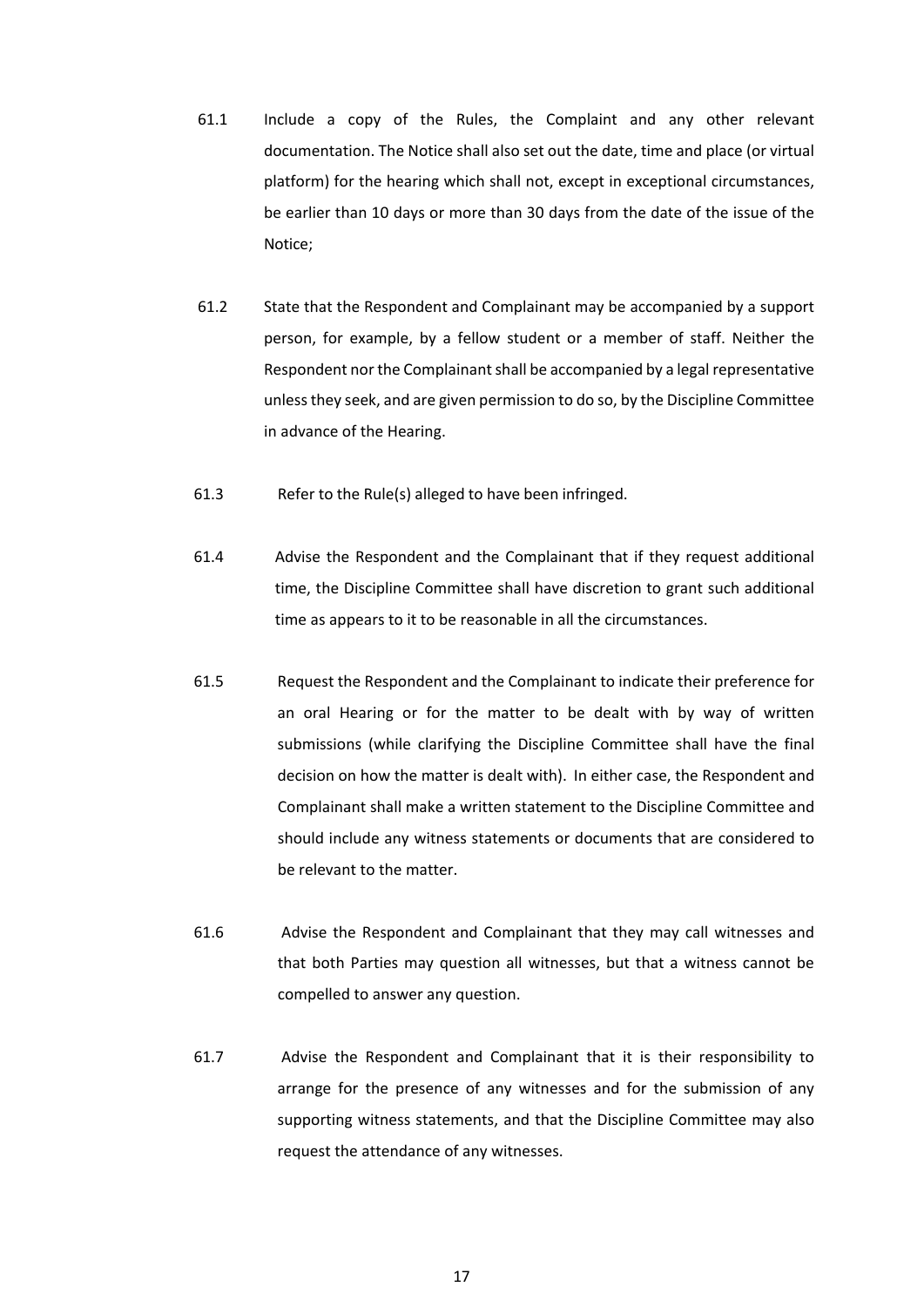- 61.8 Advise the Respondent how to proceed where they seek to make a relevant counter complaint. For further information on counter complaints, Respondents should refer to Section H.116.
- 61.9 Set a date by which the Respondent and Complainant must reply to the Notice.

#### **Mediation**

- 62 Where appropriate, the Discipline Committee shall encourage the Complainant and the Respondent to engage in mediation as set out in Section H. 112 below.
- 63 When there is agreement to mediation, the Discipline Committee may nominate an external facilitator to coordinate and arrange an agreed mediation between the Parties. With the agreement of the Parties, the Discipline Committee shall establish a timeframe to enable this process to be reasonably exhausted. The mediator shall notify the Discipline Committee once the mediation has been completed, as to whether or not a resolution has been achieved. The mediation will be confidential to those persons involved and without prejudice to any subsequent hearing.
- 64 Normally, where mediation has been successful the Discipline Committee shall not consider the matter further.
- 65 Where mediation has been unsuccessful the Discipline Committee may consider the complaint.

#### **Hearing**

66 The Discipline Committee will determine, at its discretion, whether the complaint can be dealt with by way of written submissions or by an oral Hearing in person (or by a virtual oral hearing). In reaching such a decision the Discipline Committee shall take into account the response(s) received to the Notice, as referred to in paragraph 61.5 above. Where additional material is received, it shall be at the discretion of the Discipline Committee as to whether such additional material constitutes an additional complaint which needs to be considered separately by the Discipline Committee or material relevant to the complaint in question.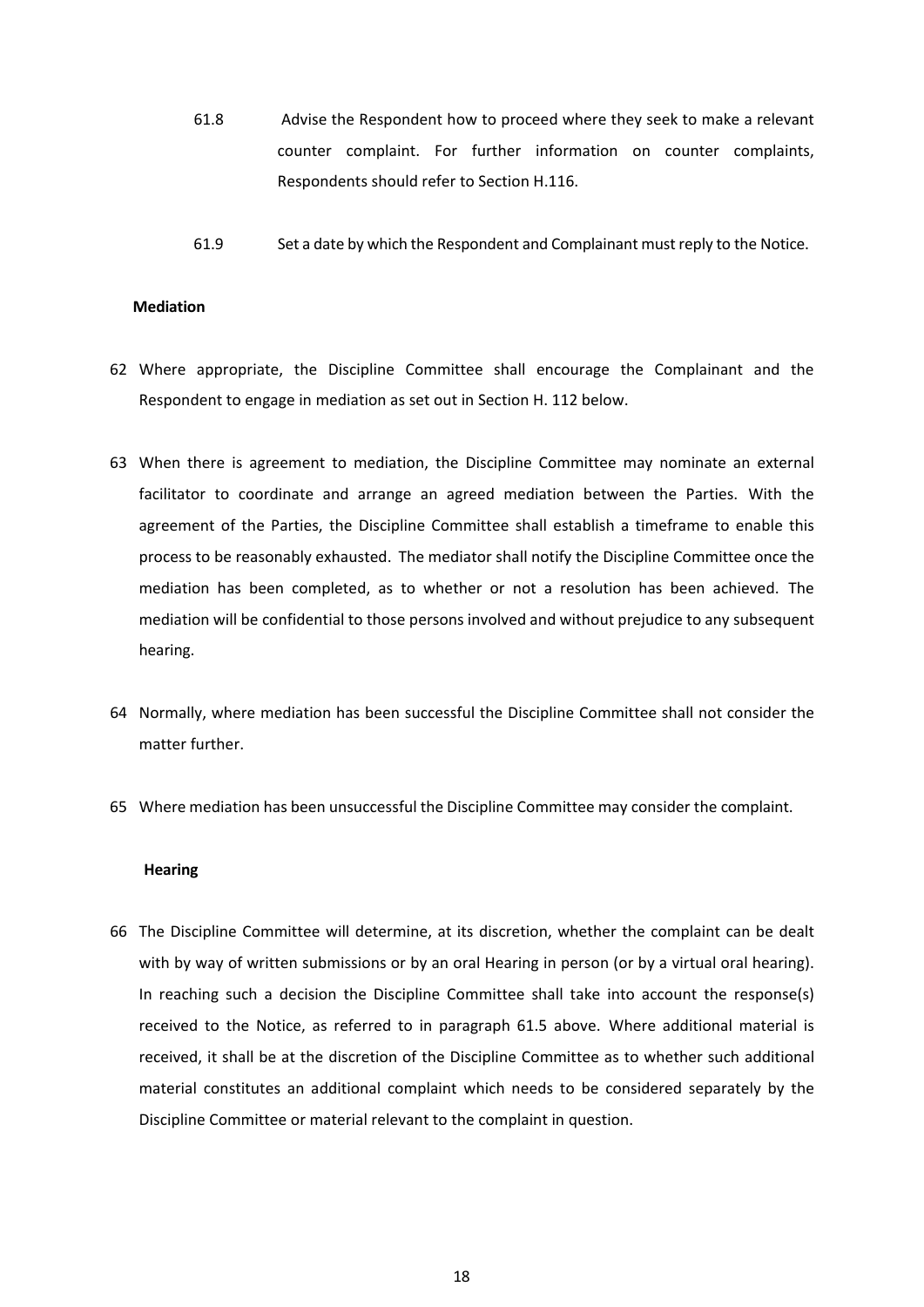- 67 Should the Discipline Committee decide to proceed to a hearing, the Discipline Committee shall as soon as practical and not later than 5 days before the Hearing, ensure that the Respondent and the Complainant have copies of all relevant materials, including witness statements and any additional material relevant to the complaint such as the initial assessment or Terms of Reference and findings of any investigation.
- 68 Unless the Discipline Committee has agreed otherwise, should the Respondent fail without a good reason to appear before the Discipline Committee on the day of the hearing, the Discipline Committee, provided that it satisfied that every reasonable effort was made to serve Notice upon the Respondent, may proceed to deal with the matter in their absence.
- 69 At any Hearing, if a complaint is denied in whole or in part by the Respondent, unless the Disciplinary Committee decides otherwise: (a) the Complainant shall first present their case; and (b) the Respondent may then present their case. Both parties shall be entitled to call any witness or produce any document which he/she considers necessary to his/her case. The Discipline Committee may call any witness to the Hearing that it considers appropriate and question any witness during the Hearing. The ACL Officer who has carried out the initial assessment of the Complaint (or any third party charged with an investigation) may be invited to present the findings of same to the Disciplinary Committee.
- 70 If during the Hearing the Discipline Committee considers that the evidence given for the Complainant would, in the absence of explanation by the Respondent, establish on balance that these Rules have been breached by the Respondent, it may so inform the Respondent, and decide accordingly in the absence of any such explanation.
- 71 In the course of a Hearing or during any related investigations all persons shall be expected to cooperate with any reasonable guidance or requests by the Discipline Committee.
- 72 Any Respondent or student Complainant or witness who knowingly gives false information may be deemed to be in breach of these Rules.
- 73 The Discipline Committee shall be entitled to seek such advice as it deems appropriate.

### **Discipline and Health Concerns**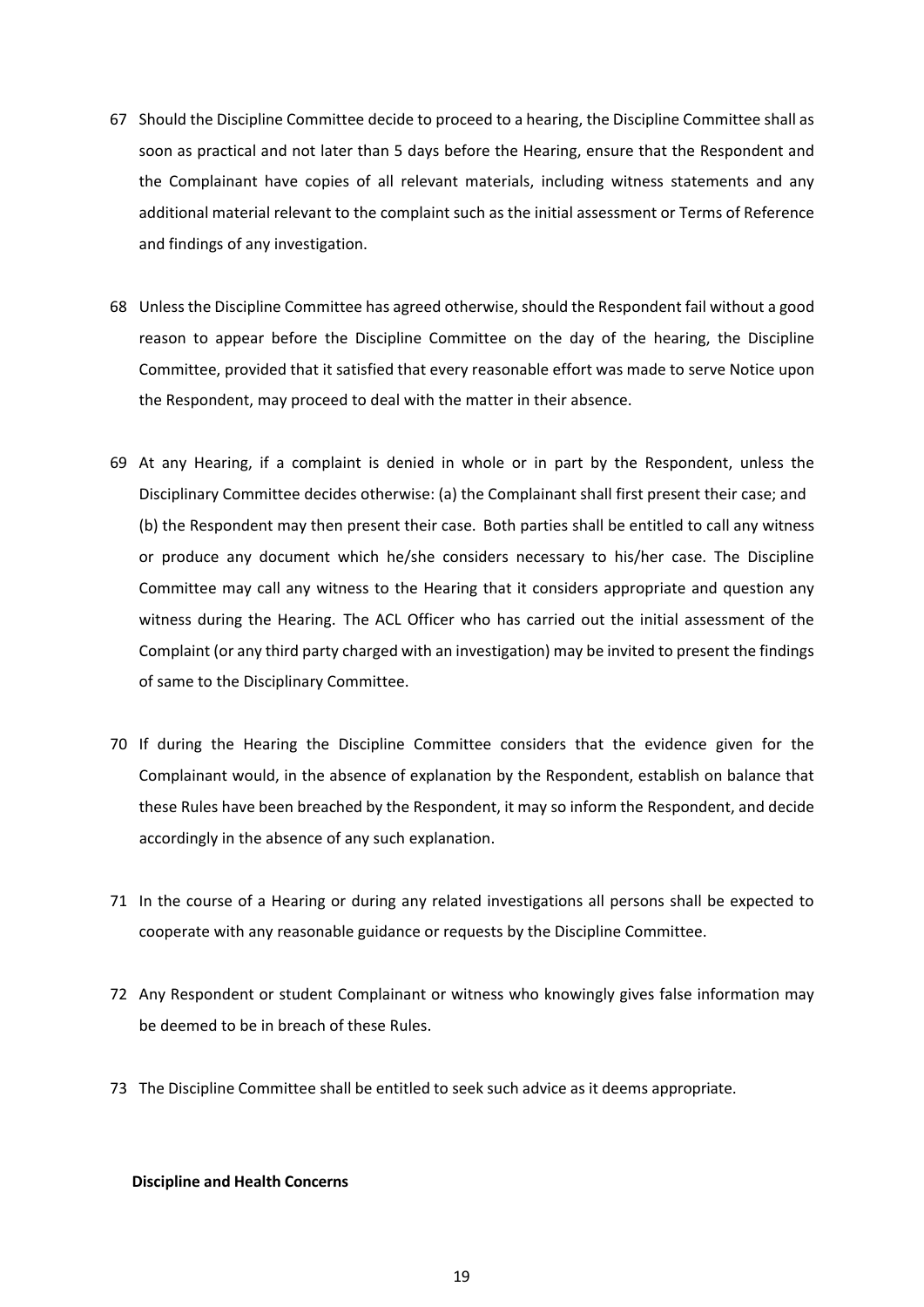- 74 Formal disciplinary procedure will apply to all students, and the decision to proceed initially to disciplinary action will be based on an assessment of the severity of the offence, regardless of mitigating circumstances.
- 75 At any stage of disciplinary proceedings, if the Discipline Committee is of the view that there may be health and welfare issues which should be considered or in the event of a student seeking leniency/clemency or pleading mitigating factors due to health and welfare issues, advice will be sought from an external Occupational Health Service Provider and, if appropriate, an opinion will be obtained from a medical professional nominated by the external Occupational Health Service Provider. Any such referral will be made through the Director of Student Experience who will liaise with the external Occupational Health Service Provider to commission expert consultation and/or advisory services. Agreement must be given by the student to the free exchange of confidential information/submission of a medical report. Failure to submit to this examination or provide necessary information will result in progression of the Disciplinary Process in the normal way.
- 76 In the event that the Disciplinary Committee is of the opinion that the student is unable to engage in the disciplinary process, or that the Committee feels unable to proceed because it is of the opinion that the student may be unwell, the process will be temporarily suspended until the student seeks expert opinion/help, or is so facilitated by the appropriate medical personnel at the University and a report is obtained from a medical professional nominated by the University. The Report from the medical professional nominated by the University will be submitted directly to the Chairperson of the Discipline Committee. In such cases, where the Discipline Committee is of the view the student should be temporarily suspended from the University by the Deputy President & Registrar, the Discipline Committee may make a recommendation to them in relation to the suspension of the student, which shall be considered by the Deputy President & Registrar in accordance this clause and with Section E of the Student Rules. In addition, a referral to the Director of Student Experience under the Fitness to Continue in Study Policy may also be appropriate.
- 77 The student will be made aware that the process is intended to be supportive, that involvement of a medical professional is in their interest, but that the suspension of the disciplinary process is temporary and may/will be reactivated.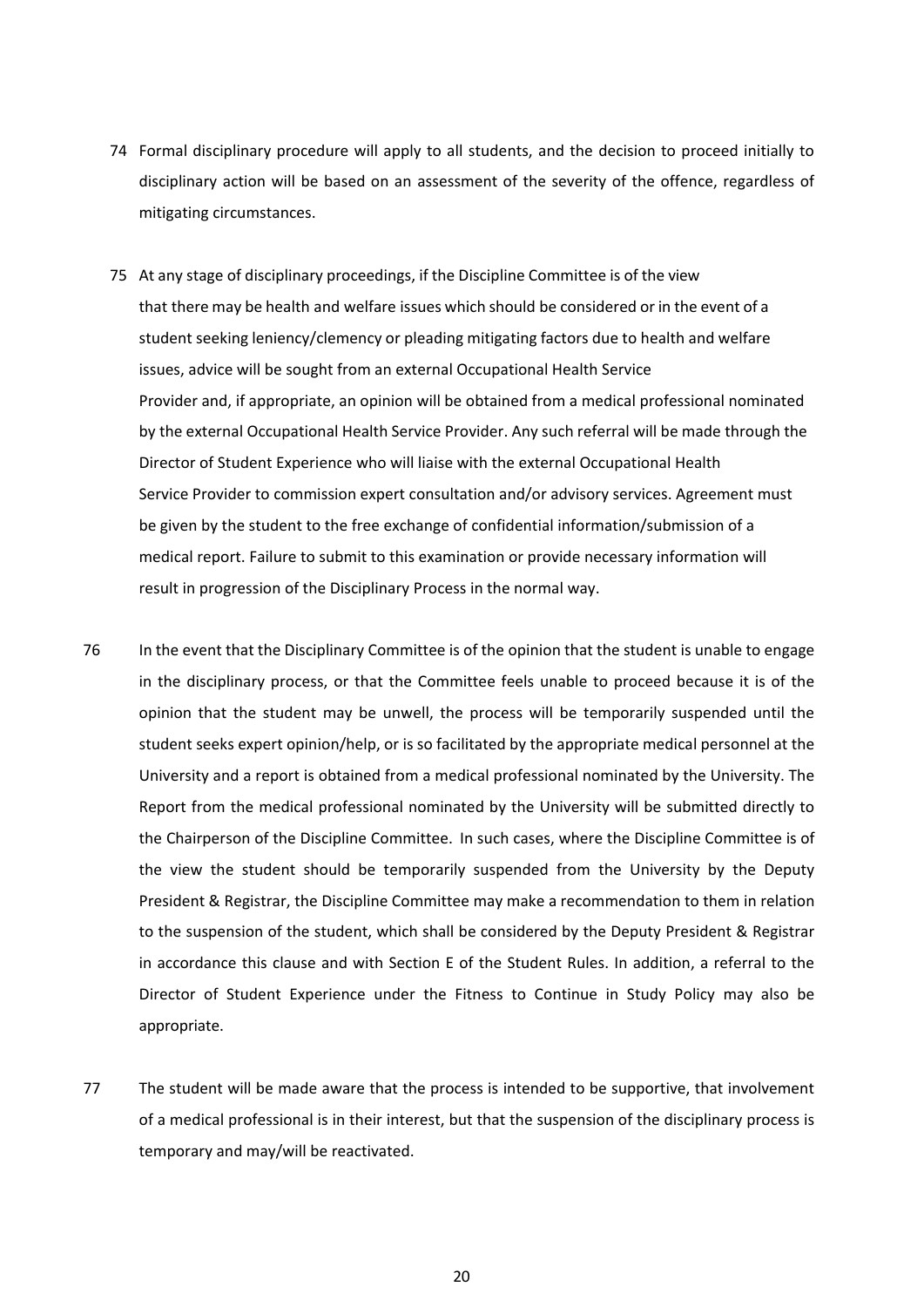78 Failure on the part of the student to co-operate with this process within a time period specified by the Discipline Committee will result in immediate lifting of the suspension of the process and the re-activation of the Disciplinary Procedure.

### **Decision**

- 79. So far as is possible, the Discipline Committee will make findings of fact and may draw inferences from such findings and shall determine the matter accordingly, on the balance of probabilities.
- 80. All decisions of the Discipline Committee will be determined by a majority of at least twothirds of those present (rounded up to the nearest whole number) and being entitled to vote.
- 81. The Discipline Committee shall have available to them, in proportion and relevant to the nature of the breach of the Rules one or more of the following penalties:
	- 81.1 A fine (not exceeding €5,000).
	- 81.2 Removal of library and/or computer facilities for such period of time as the Discipline Committee shall determine.
	- 81.3 Prohibition from access to the campus for such period of time as the Discipline Committee shall determine.
	- 81.4 Withholding of an award of examination results.
	- 81.5 Suspension from the University for such period of time as the Discipline Committee shall determine.
	- 81.6 Prohibition from taking examination(s) or other assessments.
	- 81.7 Expulsion from the University.
	- 81..8 Other forms of penalty asthe Committee considers fit in all the circumstances.

The Penalties provided for in 81.5, 81.6 and 81.7 above shall only be implemented in circumstances where such a penalty has been approved by the Deputy President & Registrar.

82. The Discipline Committee may at its discretion elect to defer (suspend) /postpone the implementation of any penalty for a fixed duration, but no longer than for the period during which the Respondent is enrolled at the University. The Discipline Committee may also elect to defer/postpone the implementation of any penalty, stipulating certain conditions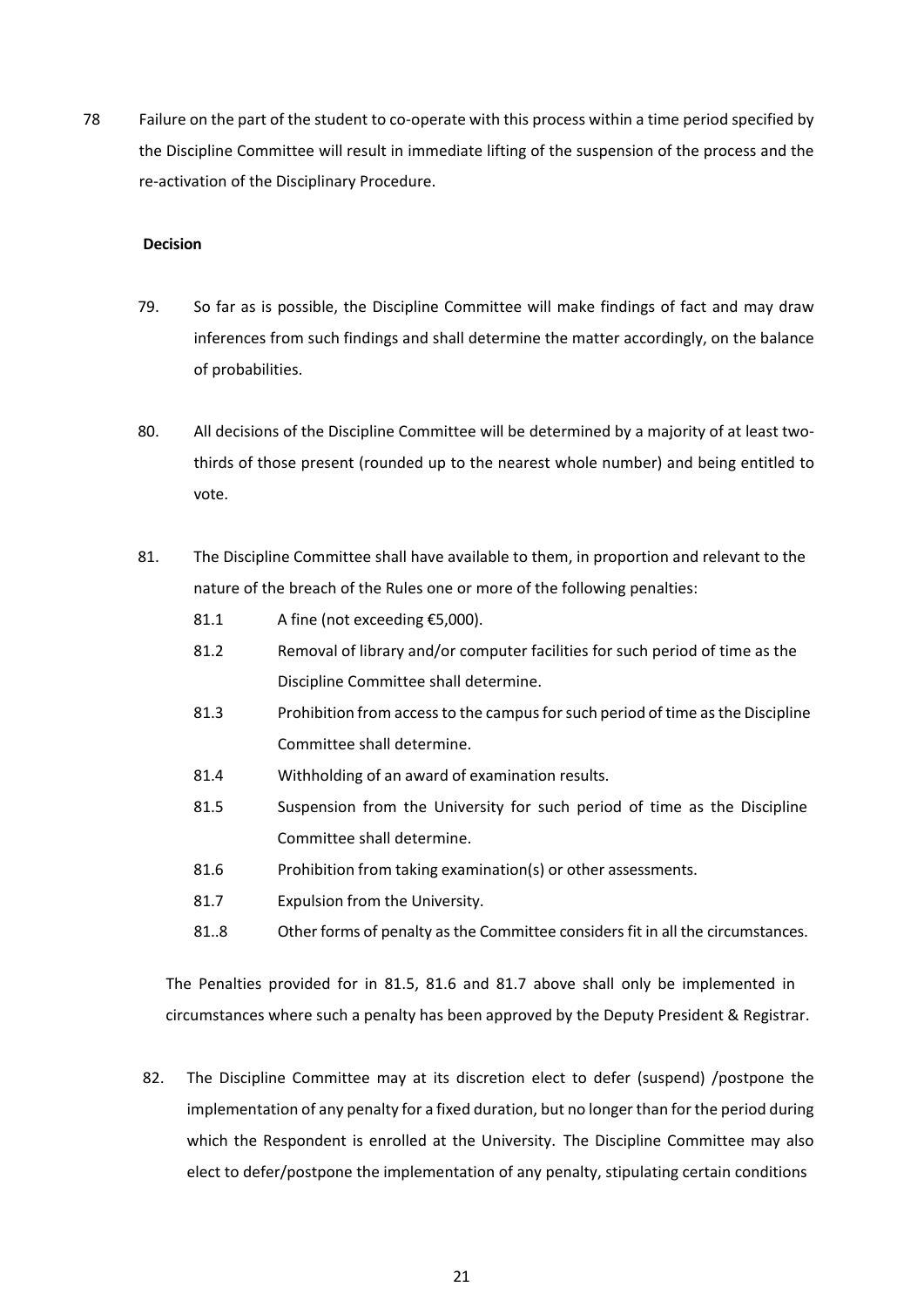as to future standards of behaviour required of the Respondent, which if found to have been breached by the Discipline Committee following a complaint under these Rules, will result in the penalty being implemented and without prejudice to the right of the University (through CWC or the Discipline Committee) to treat that further breach of those Rules as an additional and fresh complaint against the Respondent.

- 83. The Discipline Committee shall, in the determination or recommendation of any sanction under these Rules, decide whether, to what extent and for what duration, the sanction shall be recorded on the student's official record and on any transcript in relation to the student and shall inform the Deputy President & Registrar accordingly. The Student Records & Examinations Office shall maintain a record of such sanction/penalty for such period as decided by the Discipline Committee.
	- 84. Nothing contained in paragraph 83 above or in these rules generally shall prevent the University from disclosing the imposition of a sanction which may have in the meantime been expunged from the official student record by the University, particularly in relation to admission to a professional body where that body requires such information as part of the qualification process.
	- 85. In respect of students subject to the Fitness to Practise Policy, the Discipline Committee may decide to refer the outcome of a disciplinary process to the relevant Head of School for consideration under the Fitness to Practise Policy due to serious fitness to practise concerns but only if exceptional circumstances warrant such a referral. The Discipline Committee must ensure that the timeframe for appeal has expired and the student has not appealed the decision of the Discipline Committee before making such a referral.
	- 86. The decision of the Discipline Committee shall be communicated as soon as practicable in writing to the Respondent and the outcome shall be provided to the Complainant.
	- 87. The decision of the Discipline Committee shall set out the penalty and right of appeal available.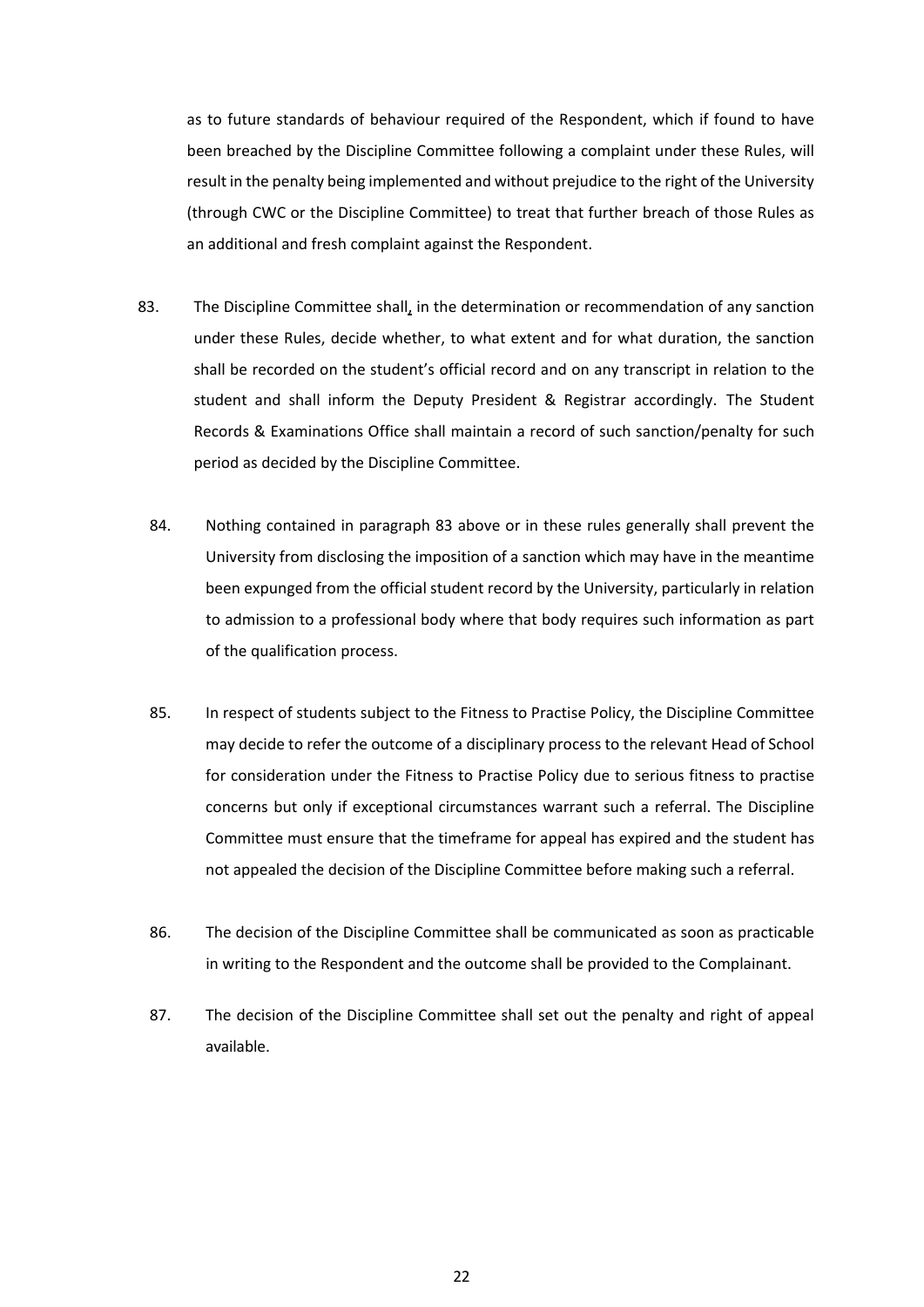### **G. APPEAL TO APPEAL COMMITTEE OF ACADEMIC COUNCIL**

- 88. The Academic Council shall establish an Appeal Committee to consider any appeals arising from a decision of the CWC or Discipline Committee.
- 89. The Appeal Committee shall comprise of 5 members of Academic Council, one of whom shall be a member of the Student's Union. So far as is possible, members should have relevant expertise.
- 90. The minimum number of members needed to convene a meeting or hearing of the Appeal Committee shall be three (3).
- 91. The Appeal Committee shall hold office for a period of 3 years.
- 92. No member of the CWC or the Discipline Panel shall be a member of the Appeal Committee.
- 93. The Appeal Committee will, at its absolute discretion, consider the Appeal in such a manner it deems appropriate to the circumstances of the case, having regard to fairness and due process.
- 94. A Respondent or Complainant may appeal against a decision of the CWC or the Discipline Committee within 10 days of the receipt of the CWC or Discipline Committee's decision. The Appeal must state in detail the grounds of the Appeal.
- 95. Such an Appeal must be in writing and lodged with the Academic Secretary within 10 days of the relevant Decision of the CWC or the Discipline Committee.
- 96. Where an Appeal is made in accordance with these Rules, then the Decision which was made by the relevant Committee shall be deferred until the Appeal is determined. This provision for deferral does not apply in relation to Section E, Temporary Suspension.
- 97. On receipt of an Appeal the Academic Secretary shall as soon as practicable send notice of the Appeal to the Appeal Committee and to the CWC or Discipline Committee and request the CWC or Discipline Committee to furnish to the Appeal Committee an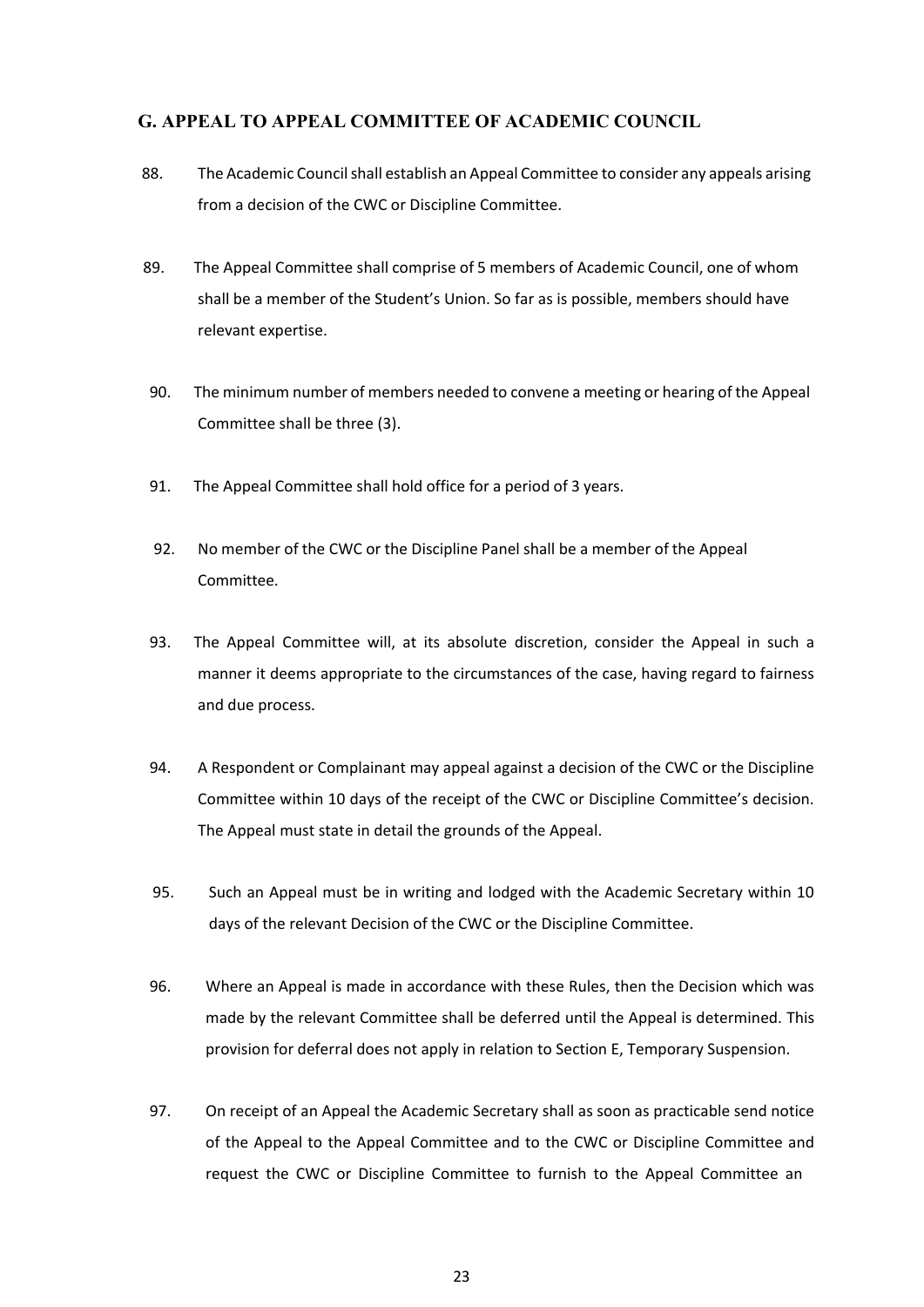accurate summary of the evidence and the submissions made by the parties, the documentation tendered by the parties , the findings of CWC or Discipline Committee and any penalty imposed on the Respondent, as well as the reasons for the choice of this penalty. The Chairperson of the CWC or Discipline Committee shall furnish this to the Appeal Committee so far as is practical within 10 days of being so requested to do so by the Academic Secretary.

- 98. The Appeal Committee shall not be obliged to hear or accept further submissions from the Respondent or Complainant, whether written or oral, but if it decides to do so, the Respondent or Complainant must be notified in writing and that notification mustspecify the date, time and location for the making of any oral submission or the date for the delivery of written submissions which date, in either case, must not, except in exceptional circumstances, be earlier than 10 days or more than 30 days from the date of such notification, unless stated otherwise.
- 99. The Appeal Committee shall determine the Appeal, and make whatever decision it considers appropriate in the circumstances on the balance of probabilities. The Appeal Committee shall have power to revoke or amend the decision of the CWC or Discipline Committee in full or part or issue a revised penalty as it sees fit. The Appeal Committee may direct either the CWC or the Discipline Committee to reconsider the position further.
- 100. In respect of students subject to the Fitness to Practice Policy, the Appeal Committee may decide to refer the outcome of a disciplinary process to the relevant Head of School for consideration under the Fitness to Practice Policy due to serious fitness to practice concerns but only if exceptional circumstances warrant such a referral.
- 101. The decision of the Appeal Committee shall be final and binding and shall be reported to the Deputy President and Registrar as Secretary of Academic Council who shall communicate the decision to the Respondent and the Complainant and to Chair of the CWC and/or Discipline Committee as appropriate.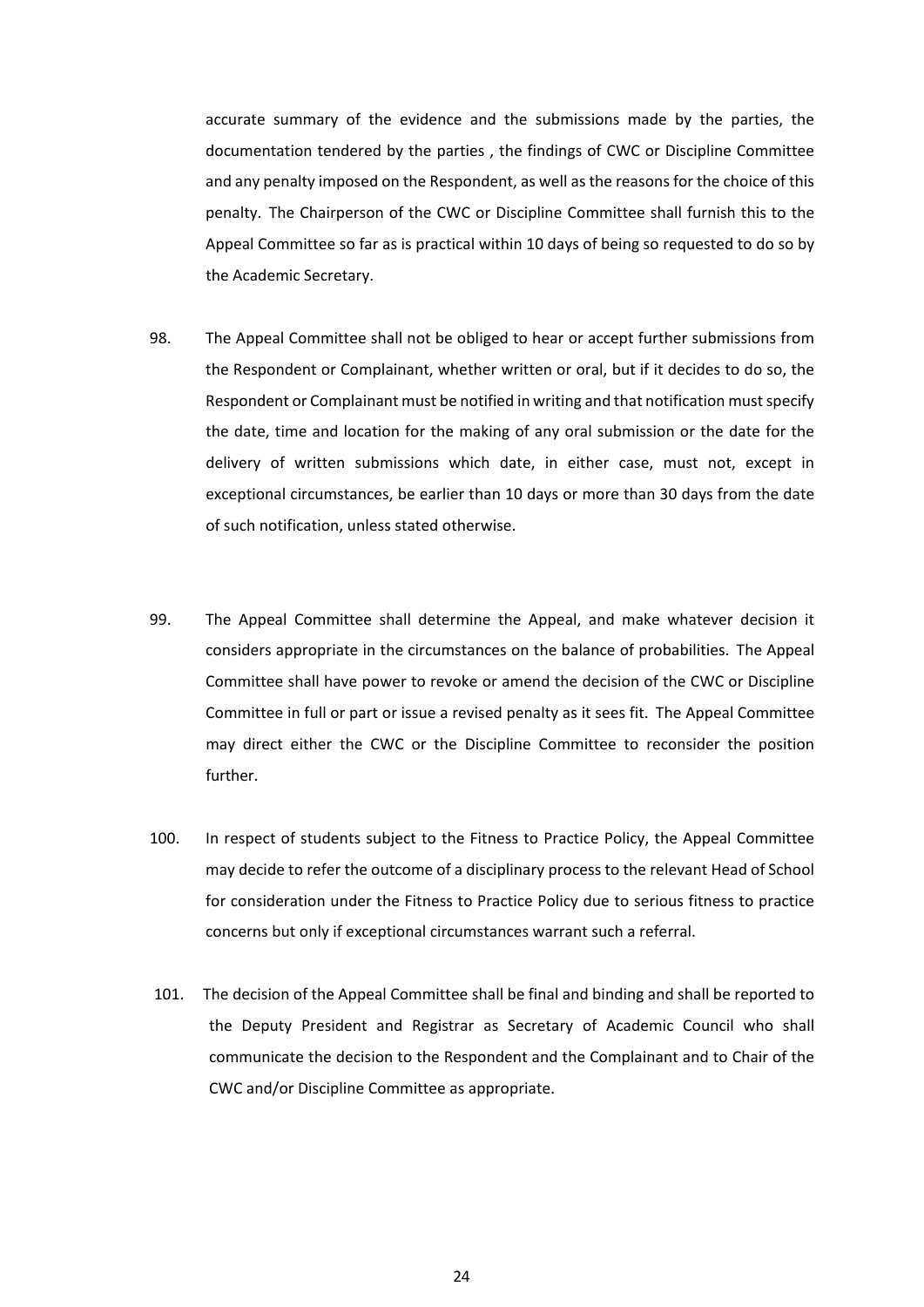## **H. CLARIFICATION AND GUIDANCE**

### 102. Complaint or Allegation

In these Rules, where there is reference to a "complaint" or "allegation" or "the receipt of a complaint" or "an alleged breach" of these Rules, then such a reference will be regarded as having no material difference. The complaint must concern conduct contrary to the standards of conduct set out in paragraph 1 of Section B above. In most instances, unless urgency and seriousness require otherwise, a Complainant shall put their complaint in writing.

However, there need not be a formal complaint to invoke these Rules. Certain matters may come to the attention of either the ACL Officer, CWC or the Discipline Committee, or which may be referred to the CWC or the Discipline Committee.

### 103. Examples of Breaches of the Rules

Paragraph 11 of Section B sets out the standards of conduct required of the Students of the University.

It is impossible to provide an exhaustive list of what may or may not be regarded as a serious or more minor breach of these Rules. Each case will be considered on an individual basis.

However, for the purposes of illustration only, it is likely that the following would be regarded as a breach of the Student Rules:

- i. Use of an offensive weapon;
- ii. Assault;
- iii. Forging documents;
- iv. Damage to property;
- v. Bullying and/or Harassment;
- vi. Sexual harassment;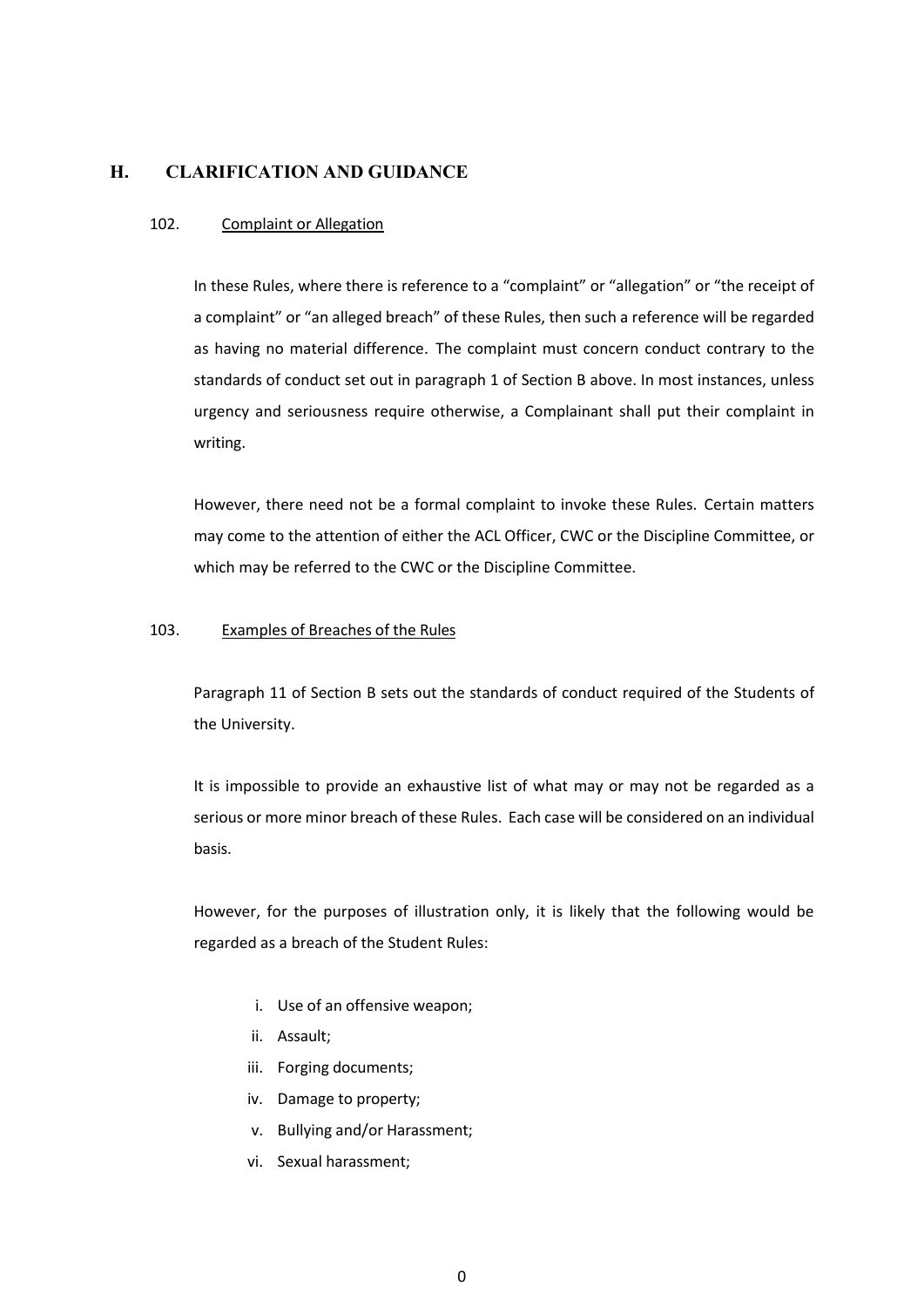- vii. Conduct which disrupts or is likely to disrupt teaching, research, study, examinations, or the administration of the University;
- viii. Inappropriate use or abuse of social networks/internet/e-mail/IT resources;
- ix. Anti-social behaviour;
- x. Littering;
- xi. Non-payment of library fine.

## 104. What to do if you are either a Complainant, Respondent or Witness under these Rules *Complainant*

If you are a Complainant, you are advised to seek the help and support from the sources listed under paragraph 105 below. Complaints should so far as possible be put in writing, unless extremely serious and urgent (in which case you must follow up in writing as soon as practicable).

Complaints must be made in good faith. You will be expected to adhere to the instruction of the CWC or the Discipline Committee in following these Rules. You should, so far as is possible, attempt to engage in mediation or informal resolution of your complaint. These Rules encourage the Parties to explore mediation whenever appropriate. Confidentiality should be maintained, so far as is possible. Please read these Rules carefully so that you understand your rights and obligations in making a complaint.

### *Respondent*

If you are named as a Respondent to a complaint made under these Rules, you are advised to seek the help and support from the sources listed under paragraph 105 below. You will be expected to adhere to the instruction of the CWC or the Discipline Committee in following these Rules. You should, so far as is possible, attempt to engage in mediation or informal resolution of the complaint. These Rules encourage the Parties to explore mediation whenever appropriate. Confidentiality should be maintained, so far as is possible. Please read these Rules carefully so that you understand your rights and obligations and that you are aware of support from the sources listed under paragraph 105 below.

#### *Witness*

If you are requested to attend the CWC or Discipline Committee or Appeal Committee as a Witness, you should make every reasonable effort to do so. Normally you will be asked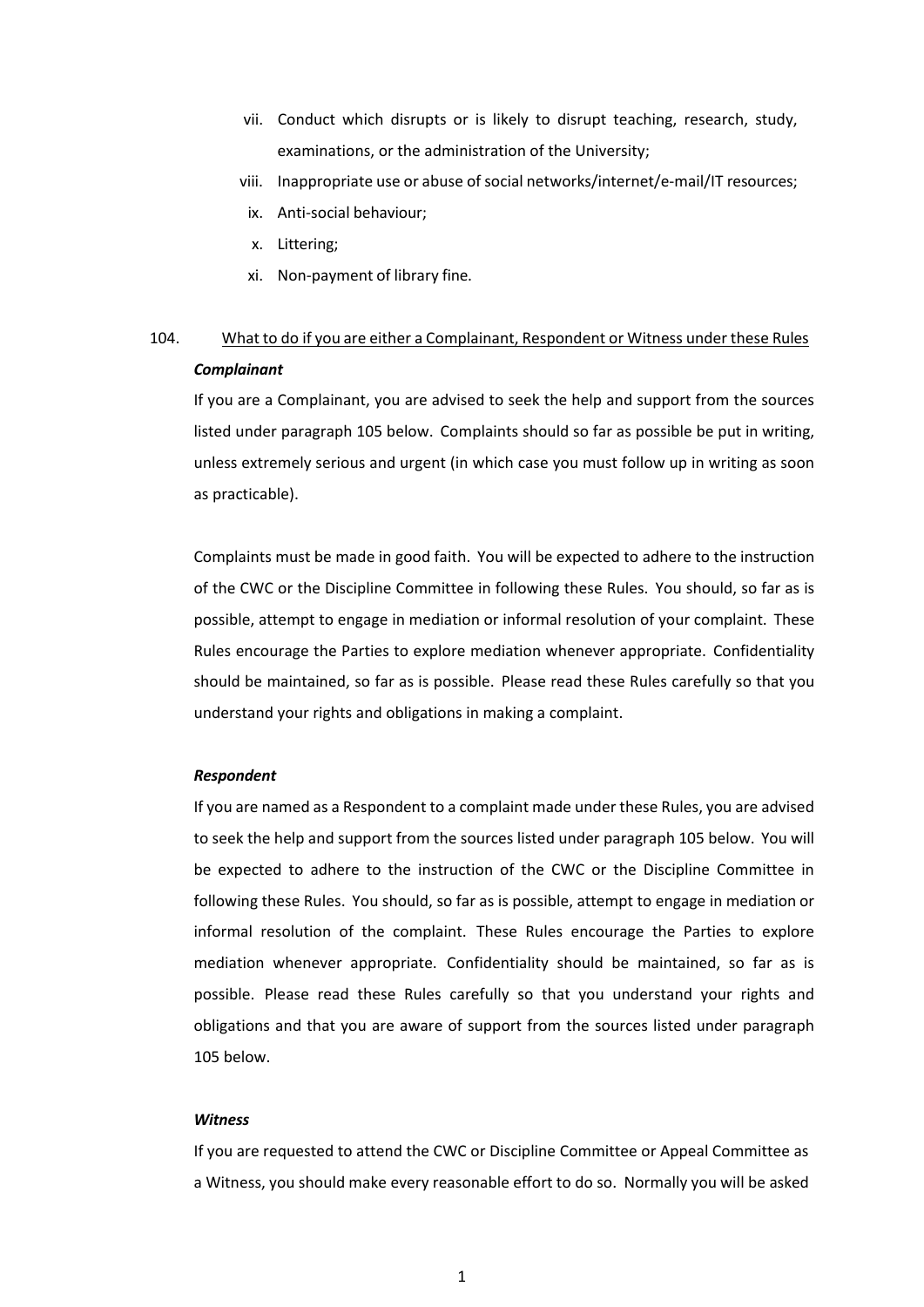to be a Witness by either the Complainant or Respondent, but it is possible that the relevant committee might ask you directly. This may involve attending an oral hearing or making a written statement. On occasion, in more serious matters, you may be asked to do both.

As a Witness, the relevant committee cannot oblige you to give evidence. However, the CWC or the Discipline Committee or the Appeal Committee shall be entitled to request your attendance at a hearing.

You are however, expected to cooperate with reasonable requests from a Committee and should you knowingly give false information to a Committee then it is possible that you will be deemed to be in breach of these Rules.

### 105. Where to go for Advice and Guidance

The University has established, through its student support structures, a number of difference sources of advice and guidance for all its students. Whether you are a Witness, Respondent or Complainant, you are encouraged to make use of the services available to you.

Who to contact: Student Advisor and Ombudsman Student Counselling & Development Student Health Service Chaplaincy Students Union Welfare Officer

For these and to view the full range of Student Services, please visit:

<http://www.ucc.ie/en/studentexperience/>

<https://www.uccsu.ie/>

The University Student Advisor and Ombudsman hears and considers grievances of students. The Ombudsman functions as a mediator and attempts to resolve concerns and grievances informally. The Ombudsman does not have authority to take disciplinary action, reverse decisions or over-ride University Regulations.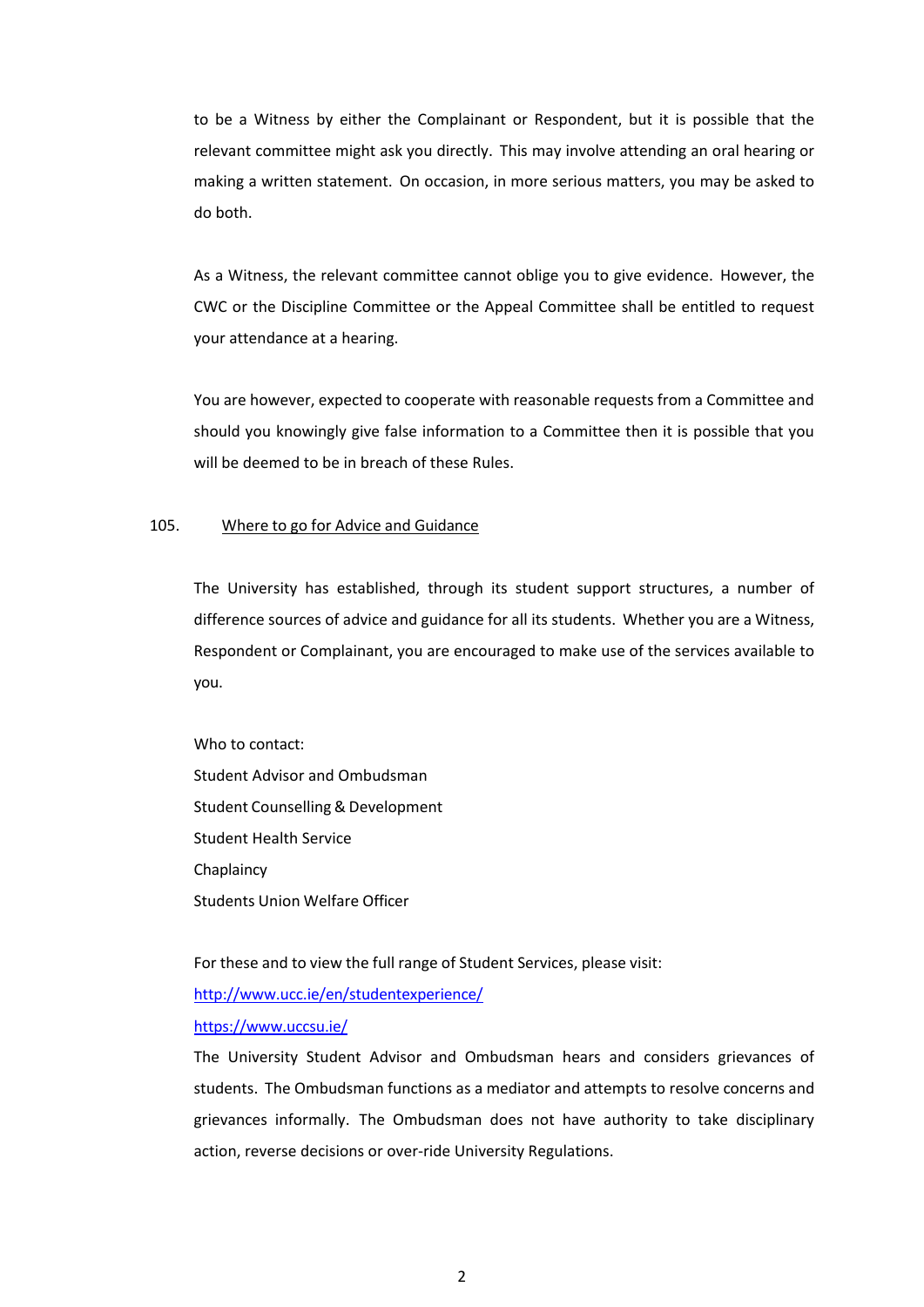### 106. Timescales

It is in the interests of all concerned to ensure that timescales which are specified within these Rules are adhered to. On occasion, and for good reason, it may not be possible for either the CWC, the Discipline Committee or Appeal Committee to adhere to a particular deadline. This will not render any process under these Rules void. The Committee concerned will write to the Complainant and Respondent accordingly, giving notice of any new date, which so far as is practicable, should be agreed between the Parties. With good reason, either the Respondent or the Complainant may seek a change of date of hearing, but proof of their inability to attend a hearing arranged must be provided. All reference to days in these Rules shall be reference to normal working days.

### 107. Conduct

The CWC, the Discipline Committee and the Appeal Committee may take into account the conduct of either the Respondent or the Complainant in determining any penalty to be imposed, once a decision is reached. All Parties are expected to act within the meaning and spirit of these Rules, cooperate accordingly and to afford appropriate dignity and respect for any person involved in a process under these Rules, including members of a Committee, witnesses or parties to the complaint. Failure to do so may be considered a breach of these Rules and/or taken into account when determining any penalty to be imposed when a decision is reached.

### 108. Confidentiality

All reasonable endeavours will be made by the ACL Officer, CWC, the Discipline Committee and the Appeal Committee (and any other person on behalf of the University who may receive information in respect to any complaint under these Rules) to maintain confidentiality. It will be incumbent upon the Respondent, Complainant and any Witnesses also to maintain confidentiality. However, there may be a duty or an obligation upon the University to make a disclosure of a complaint or decision of a Committee.

### 109. Anonymous Complaints

3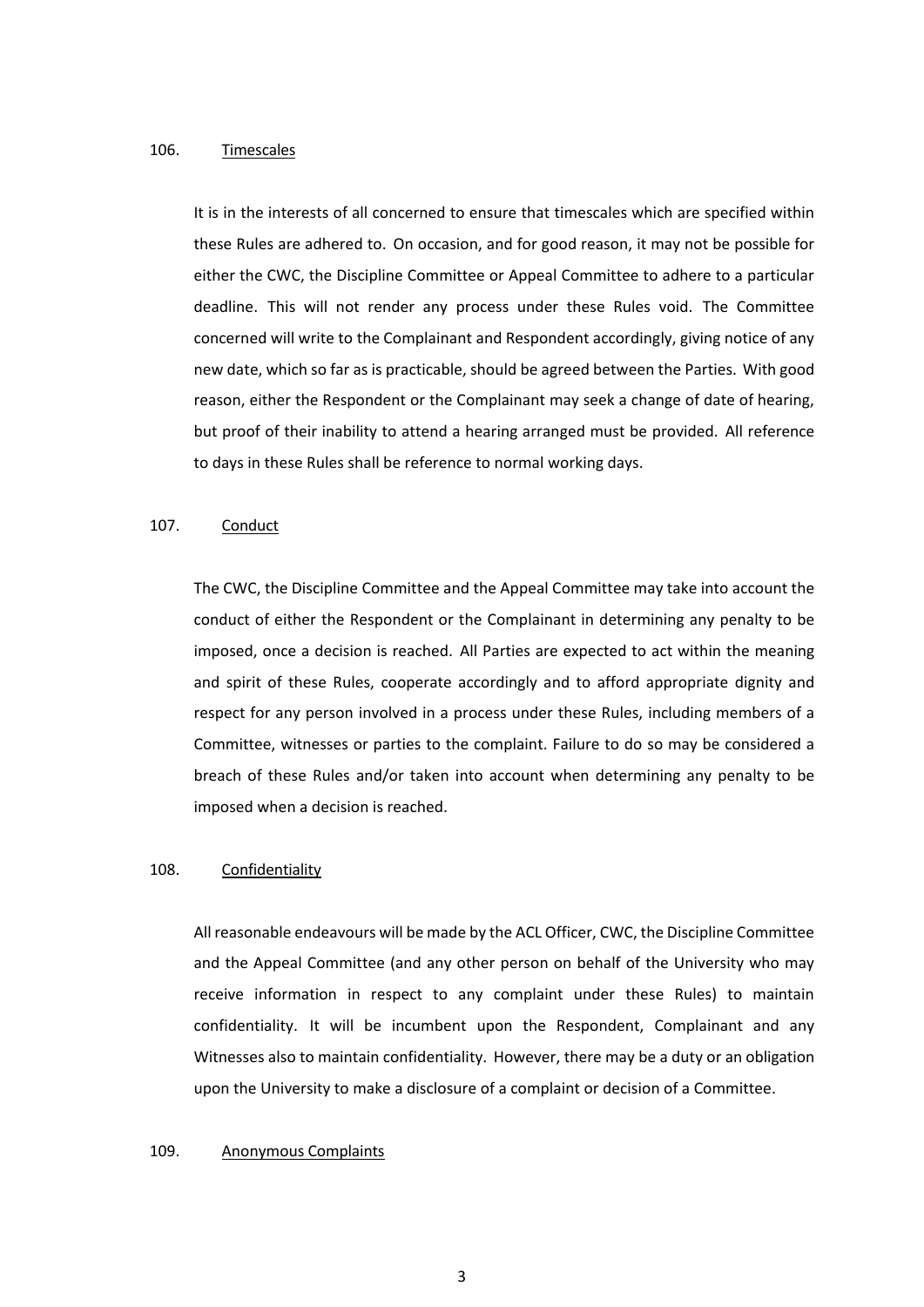It is recognized that making a complaint under these Rules may be personally difficult for a Complainant. To ensure fairness to a Respondent and to ensure due process, the ACL Officer, CWC and the Discipline Committee will be reluctant to accept anonymous complaints. Investigations into anonymous complaints are often limited, inconclusive and may be unfair to the person against whom an anonymous complaint is made. It shall be at the discretion of either CWC or the Discipline Committee to determine whether an anonymous complaint should be investigated or not.

### 110. Vexatious/Malicious Complaints*.*

It is recognised that to be named as a Respondent is also personally difficult. Therefore, all complaints must be made in good faith. Every opportunity should be taken to resolve issues informally and through mediation. Should it be determined by the CWC or any other determining body or investigation that a Complaint, is on the balance of probability, vexatious or malicious the matter may be referred to the Discipline Committee for further consideration. A Complaint which is determined to be vexatious or malicious will be regarded as a serious breach of these Rules.

### 111. Legal Representation on behalf of Respondent or Complainant

The role of the CWC is to deal with less serious complaints and to encourage resolution, either through mediation, or otherwise. In the circumstances neither the Respondent nor the Complainant are entitled to be legally represented at any Hearing. The participants may bring someone for support purposes only.

The Discipline Committee will deal with more serious complaints made under these Rules. Nevertheless, part of its role is also to encourage resolution, where possible through mediation. A Respondent may request, in advance of a hearing of the Discipline Committee or of the Appeal Committee, that the relevant Committee permit the Respondent to have legal representation present. The relevant Committee will consider such a request on merit.

### 112. Mediation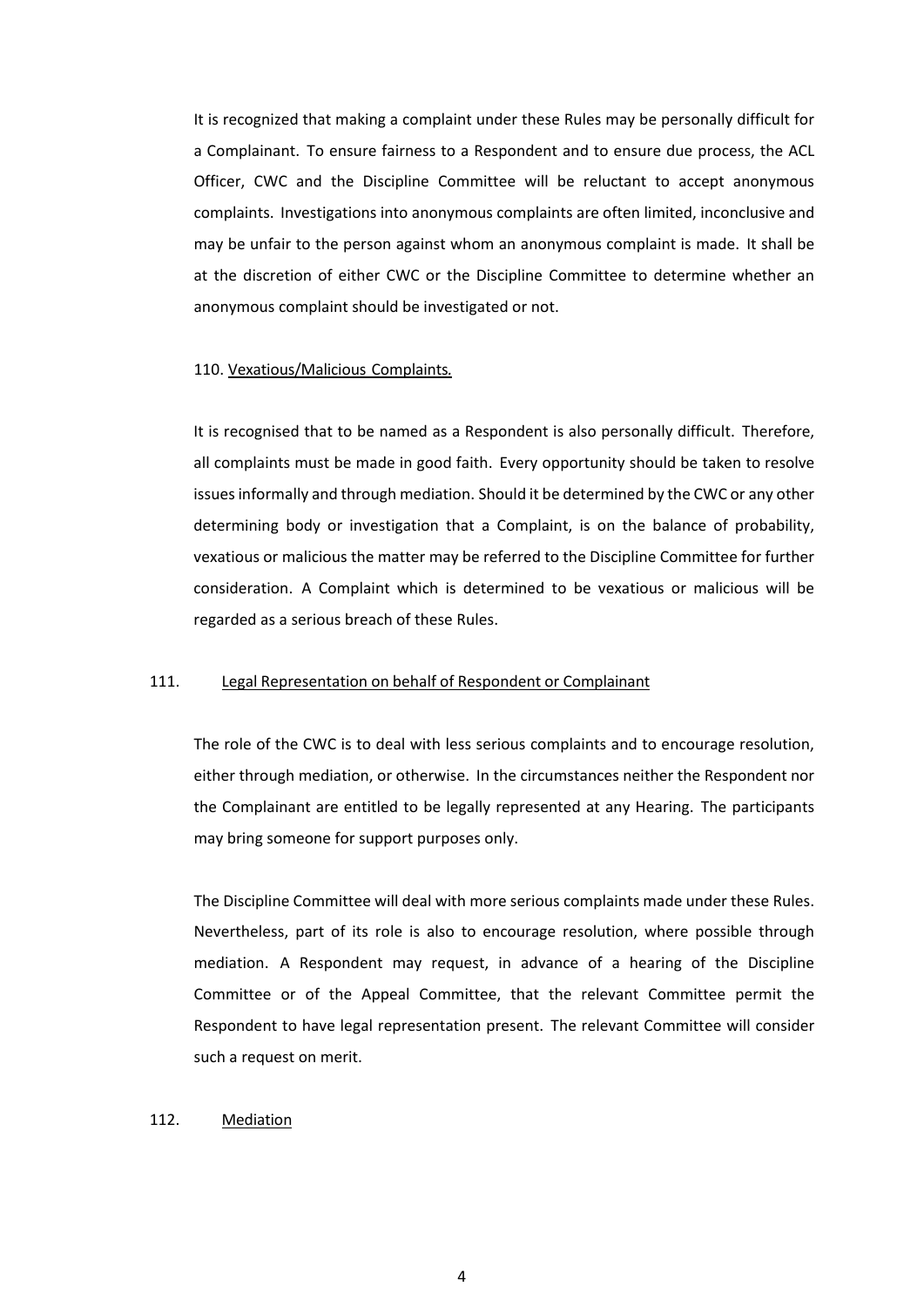Often less serious issues which have arisen between fellow Students can be resolved at Department/School level and do not require the involvement of the various committees set out in these Rules. If the matter falls under these Rules, then where appropriate, the parties will be encouraged to refer the matter to internal mediation as a means of resolving a Complaint or allegations of breach of these Rules.

In certain circumstances however, mediation may not be relevant or appropriate. This will be for either the CWC or the Discipline Committee to determine, as appropriate.

When the matter is before the Discipline Committee for consideration, the Discipline Committee may recommend that external mediation be appropriate as a means of resolution.

The University has a separate guide entitled "Mediation" which is appended to these Rules (Appendix 1).

It must be emphasised that mediation can only occur and be effective if all parties are willing to participate.

### 113. Examination Regulations

The Examination Regulations and Procedures: Handbook for Students sets out the regulations and procedures for examinations, and guidelines as to their implementation for all students. The Section that deals with Breach of these regulations and Procedures defines such breaches and the possible penalties that can arise. The Examination Regulations and Procedures can be found at:

<https://www.ucc.ie/en/exams/procedures-regulations/>

### 114. Fitness to Practice

Fitness to Practice relates to students undertaking specified programmes that are listed in the full Fitness to Practise Policy at:

<http://www.ucc.ie/en/academicsecretariat/fitnesstopractise/>

### 115. Fitness to Continue to Study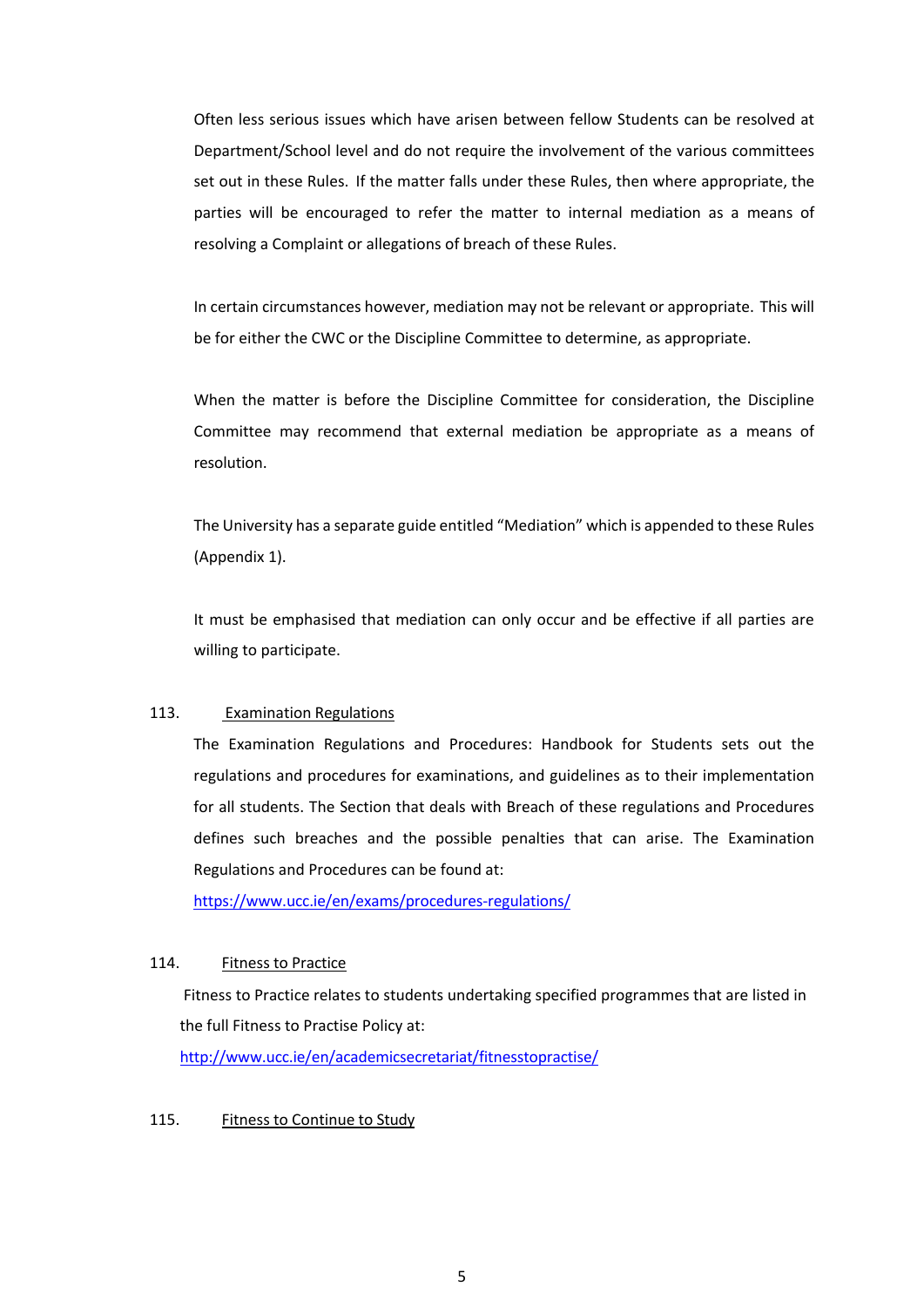Fitness to Continue to Study applies to all registered UCC students, except those students who are registered on programmes subject to Fitness to Practise requirements. The Policy can be found at:

https:/[/www.ucc.ie/en/academicgov/policies/student-policies/#fitness-practise-study](http://www.ucc.ie/en/academicgov/policies/student-policies/#fitness-practise-study)

### 116. Counter complaint by Respondent

On occasion a Respondent may wish to make a counter complaint against the Complainant. Normally, if the counter complaint is relevant to the original complaint, then this will be treated as part of the same process as the original complaint, albeit with some adjustment to the timescales to enable the Complainant to be able to respond. This shall be at the discretion of the CWC or Discipline Committee as appropriate. Should the CWC or Discipline Committee decide not to treat the counter complaint as part of the same process as the original complaint, then the counter complaint by the Respondent will be treated as a separate complaint under these Rules. When a counter complaint is made, for the purposes of these Rules, then in respect of the counter complaint the Respondent shall be the Complainant and the Complainant shall be the Respondent.

### 117. Placements/Exchanges

Should a student participate in a placement or exchange as part of their programme of study or elect to take part in a student exchange, then the student should be aware that the host organization will normally have in place its own rules of conduct and behaviour.

It will always be the case that the rules of conduct and behaviour of a host organisation will take precedence over these Rules. As such, an alleged infringement of the rules of conduct and behaviour of the host organization by a Student will be considered by the host organisation.

Where however, a host organization considers that a particular matter would be more appropriately dealt with by the University, for instance where it considers that it has insufficient power to hear a serious matter or where a Student is due to complete a placement or exchange and there is insufficient time for the host organization to process the matter under its rules, then the matter may be referred to either the CWC or the Discipline Committee.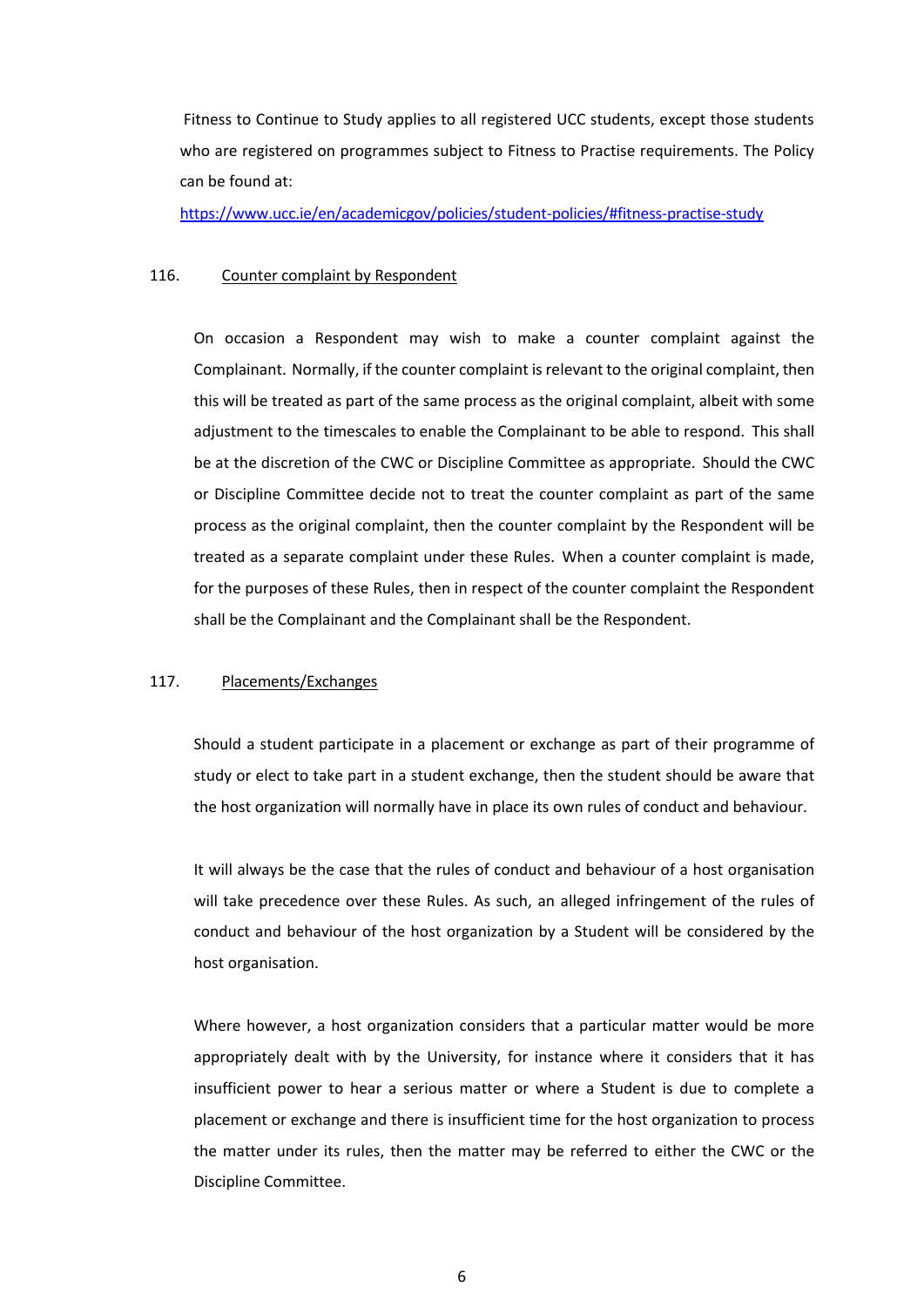If the University is the host organization and the Student is a student of a partner organisation then these Student Rules will apply to the student as if they were enrolled as a student of the University.

### 118. Payment of Fines

Fines imposed by the CWC or by the Discipline Committee shall be paid to the University Bursar within 15 days of the issue of notification of the imposition.

In exceptional circumstances an extension of the time limit may be allowed by either the Chairperson of the CWC or the Chairperson of the Discipline Committee as the case may be.

Where a Student fails, without good reason, to pay any fine imposed by either the CWC or the Discipline Committee under these Rules, the Deputy President & Registrar may decide to withhold any examination results or certificate of attendance until the fine imposed is paid in full. Good reason will include notification to the Deputy President & Registrar of an appeal made against the Decision of either the CWC or the Discipline Committee under these Rules.

Fines shall be credited to a charitable fund as may be determined by the University.

### 119. Interpretation and Review

These Rules shall be interpreted in such a manner to give a purposeful interpretation/meaning. The Rules have been written in plain language in order to enable ease of use. In the first instance, matters of interpretation shall be determined by the relevant committee under these Rules.

For example, where a reference is made to a Chairperson of any Committee, then in his/her absence the relevant Deputy Chairperson shall be entitled to exercise all the powers of the absent Chairperson under these Rules. In a similar way, where the Deputy President & Registrar is absent, then his/her deputy shall be entitled to exercise all the powers of the absent Deputy President & Registrar under these Rules.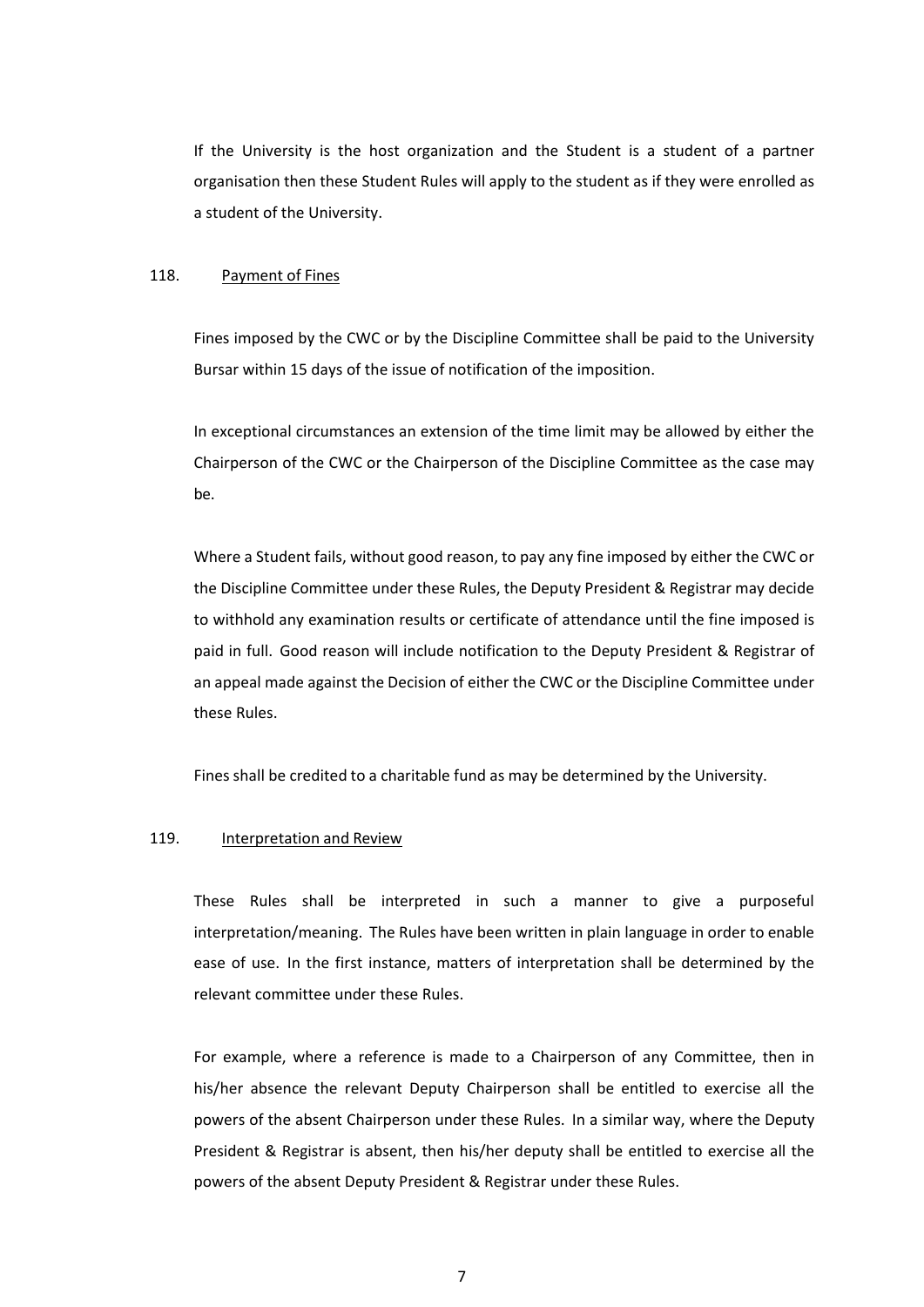The Rules shall be reviewed by Academic Council on a regular basis.

*Reviewed and approved by Academic Council 25/06/21*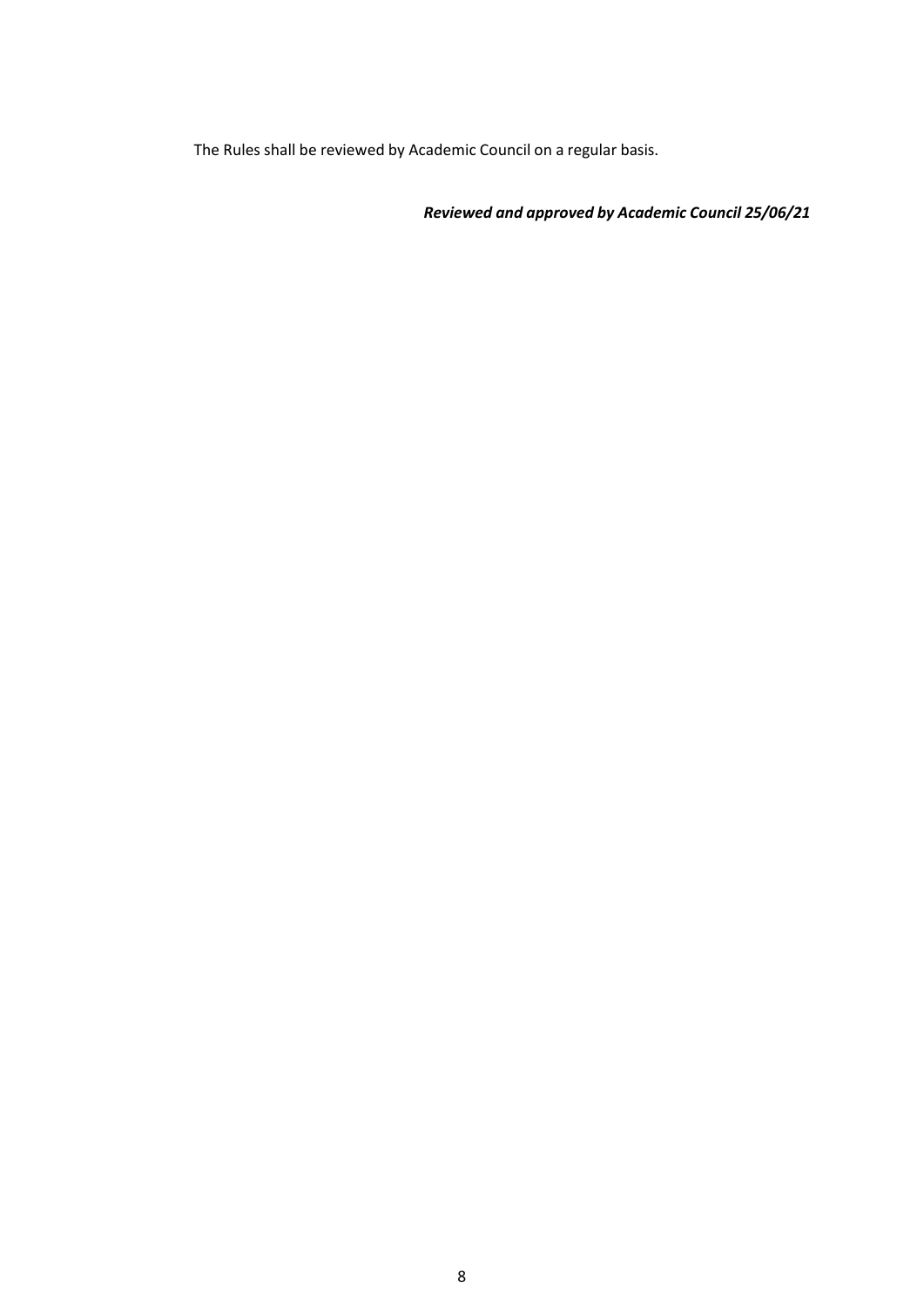## <span id="page-33-0"></span>**APPENDIX 1: MEDIATION**

Mediation is a **process** in which two or more people involved in a dispute meet and with the help of **a neutral third party**, work out a solution to their problem

- Both sides describe the dispute from their point of view and in their own terms
- Both sides explain how they think the matter can be resolved.
- The mediator helps focus attention on relevant issues and helps the parties identify a workable solution.

### *Why use mediation?*

Power remains with the parties.

- It reduces a deterioration in relationships
- It is effective
- It is private
- It is 'without prejudice'

Mediation is a **facilitative** process.

It is **non-judicial**. No **assessment** or **recommendation** No **finding**

No **advice**

### *Benefits of Mediation*

- The process is neutral and the mediator is impartial
- Unlike a judgment format, it empowers parties to find the solution to their difficulties
- It uses various techniques to separate the issues from the personalities involved and brings a new and incisive awareness of other perspectives.
- Solutions found in this manner, because they are owned by individuals, tend to be more stable and longer lasting.
- It is confidential. All parties sign a confidentiality agreement. Information disclosed during mediation **will not be revealed to anyone**.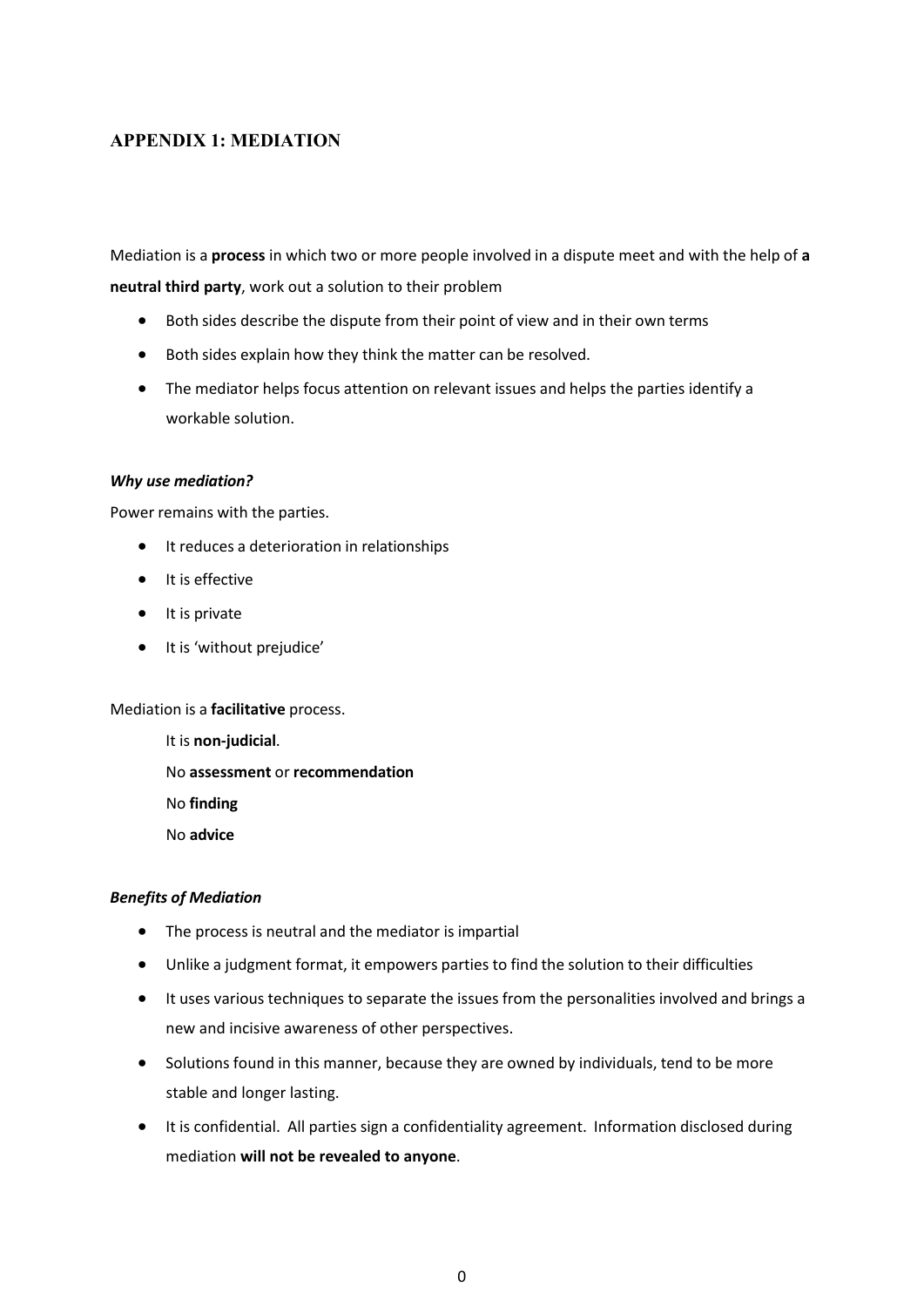- Lengthy litigation can be avoided.
- It can save time and money.

### *Important points to note in UCC*

- Mediation requires agreement from both parties to partake in mediation.
- It is not suitable for clear discipline issues;
- It must be opted into by both parties;
- Proceedings can be halted at any stage by either party

Depending on the level or stage to which an issue has progressed the Campus Watch Committee or the Discipline Committee will decide when mediation should be offered.

### *Record Keeping associated with Mediation within CWC*

- Records will be maintained by the Mediator during the mediation process
- The formal Record of mediation will be brief and contain the following: referral date, meeting dates, note to identify whether an agreement has been put in place
- These records will be sent in a sealed envelope to the Accommodation and Student Activities Office where they will be stored in a secure place.